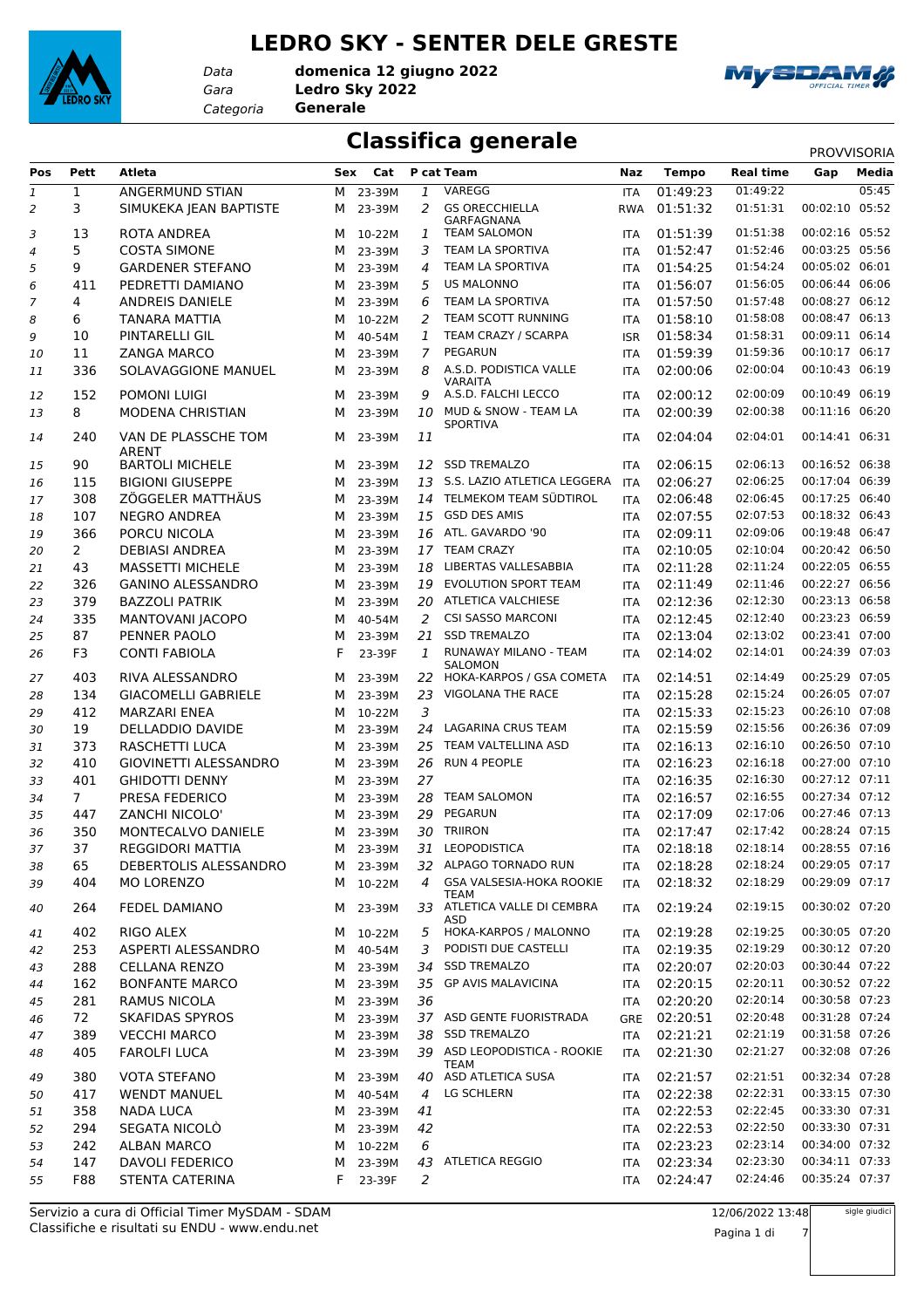### **Classifica generale** PROVISORIA

|     |                |                                       |   |         |                |                                         |            |              |                  | <b>PROVVISORIA</b> |
|-----|----------------|---------------------------------------|---|---------|----------------|-----------------------------------------|------------|--------------|------------------|--------------------|
| Pos | Pett           | Atleta                                |   | Sex Cat |                | P cat Team                              | Naz        | <b>Tempo</b> | <b>Real time</b> | Gap<br>Media       |
| 56  | F1             | <b>BILORA MARTINA</b>                 | F | 23-39F  | 3              |                                         | <b>ITA</b> | 02:24:52     | 02:24:50         | 00:35:29 07:37     |
| 57  | 381            | SOPRANA MIRCO                         | м | 23-39M  | 44             |                                         | ITA        | 02:25:33     | 02:25:31         | 00:36:10 07:39     |
| 58  | 371            | <b>RIGHI FRANCESCO</b>                | м | 23-39M  | 45             |                                         | ITA        | 02:25:39     | 02:25:36         | 00:36:16 07:39     |
| 59  | 315            | <b>BENEDETTI ALESSIO</b>              | м | 23-39M  | 46             |                                         | ITA        | 02:25:52     | 02:25:36         | 00:36:30 07:40     |
| 60  | 249            | FERRAZZA MATTIA                       | м | 10-22M  | $\overline{7}$ | <b>BRENTA TEAM</b>                      | ITA        | 02:26:53     | 02:26:45         | 00:37:30 07:43     |
| 61  | 161            | <b>ISEPPATO SILVANO</b>               | М | 55M     | 1              | ASD CADDESE                             | ITA        | 02:26:58     | 02:26:55         | 00:37:35 07:44     |
| 62  | 323            | ROTA STEFANO                          | м | 23-39M  | 47             |                                         | ITA        | 02:27:18     | 02:27:06         | 00:37:55 07:45     |
| 63  | 42             | <b>MIORI MARCO</b>                    | м | 23-39M  |                | 48 SSD TREMALZO                         | ITA        | 02:27:18     | 02:27:14         | 00:37:55 07:45     |
| 64  | 204            | GIOVANAZZI LORENZO                    | м | 23-39M  |                | 49 G.S. TRILACUM                        | ITA        | 02:27:55     | 02:27:51         | 00:38:32 07:47     |
| 65  | 86             | DE GUELMI MARCO                       | м | 23-39M  |                | 50 SSD TREMALZO                         | ITA        | 02:28:57     | 02:28:56         | 00:39:35 07:50     |
| 66  | 375            | <b>CORNALI MICHELE</b>                | м | 40-54M  | 5              | TEAM VALTELLINA ASD                     | ITA        | 02:29:00     | 02:28:54         | 00:39:37 07:50     |
| 67  | 215            | SAMADEN RUGGERO                       | м | 10-22M  | 8              | LAGORAI MOUNTAIN RACE                   | ITA        | 02:29:43     | 02:29:34         | 00:40:20 07:52     |
| 68  | 291            | <b>SUZZI STEFANO</b>                  | м | 23-39M  |                | 51 LEOPODISTICA                         | ITA        | 02:30:04     | 02:30:00         | 00:40:41 07:53     |
| 69  | 230            | <b>CITRA MARCO</b>                    | м | 23-39M  | 52             | MUGELLO OUTDOOR ASD                     | ITA        | 02:30:06     | 02:30:01         | 00:40:43 07:53     |
| 70  | 81             | <b>SENTER GIANNI</b>                  | м | 23-39M  | 53             |                                         | ITA        | 02:30:10     | 02:29:55         | 00:40:47 07:54     |
| 71  | 235            | <b>IORI ISAIA</b>                     | м | 23-39M  | 54             |                                         | ITA        | 02:30:21     | 02:30:17         | 00:40:58 07:54     |
| 72  | F <sub>2</sub> | PALLINI ELISA                         | F | 40-54F  | 1              | PEGARUN                                 | ITA        | 02:30:44     | 02:30:42         | 00:41:21 07:55     |
| 73  | 125            | ROMERI MATTIA                         | м | 23-39M  |                | 55 TEAM VALTELLINA ASD                  | ITA        | 02:31:03     | 02:30:57         | 00:41:40 07:56     |
| 74  | 414            | SANTI ANDREA                          | м | 40-54M  | 6              | <b>ATLETICA MANARA</b>                  | ITA        | 02:31:16     | 02:31:09         | 00:41:53 07:57     |
| 75  | 266            | DEI CAS MARCO                         | м | 23-39M  |                | 56 TEAM VALTELLINA ASD                  | ITA        | 02:31:16     | 02:31:11         | 00:41:53 07:57     |
| 76  | 216            | <b>TOMASONI STEFANO</b>               | м | 40-54M  | $\overline{7}$ | ATLETICA FRANCIACORTA                   | ITA        | 02:31:23     | 02:31:08         | 00:42:00 07:58     |
| 77  | 246            | DE MARTIN DIEGO                       | м | 23-39M  |                | 57 G.S. QUANTIN                         | ITA        | 02:31:46     | 02:31:39         | 00:42:23 07:59     |
| 78  | 108            | DIMANI DAVIDE                         | м | 23-39M  | 58             |                                         | ITA        | 02:31:58     | 02:31:47         | 00:42:35 07:59     |
| 79  | 16             | <b>BONDONI MAURIZIO</b>               | м | 23-39M  |                | 59 S.A. VALCHIESE                       | ITA        | 02:32:32     | 02:32:28         | 00:43:09 08:01     |
| 80  | 390            | <b>BRIDA NICOLA</b>                   | м | 23-39M  | 60             |                                         | ITA        | 02:32:51     | 02:32:42         | 00:43:28 08:02     |
| 81  | 352            | <b>CHEMOTTI CRISTIAN</b>              | м | 40-54M  | 8              | ATLETICA GAVARDO 90                     | ITA        | 02:32:51     | 02:32:43         | 00:43:28 08:02     |
| 82  | 103            | <b>GRANDI ALBERTO</b>                 | м | 40-54M  | 9              | MUD & SNOW - TEAM LA<br><b>SPORTIVA</b> | ITA        | 02:33:10     | 02:33:07         | 00:43:47 08:03     |
| 83  | 35             | PINAMONTI ALEX                        | м | 40-54M  | 10             |                                         | ITA        | 02:33:26     | 02:33:21         | 00:44:03 08:04     |
| 84  | 114            | TAMANINI MARTINO                      | м | 23-39M  |                | 61 VIGOLANA SKY TEAM                    | ITA        | 02:33:46     | 02:33:37         | 00:44:24 08:05     |
| 85  | 70             | PINTARELLI IVAN                       | м | 40-54M  |                | 11 U.S. 5 STELLE SEREGNANO<br>A.S.D.    | ITA        | 02:34:41     | 02:34:28         | 00:45:18 08:08     |
| 86  | 376            | <b>IOBSTRAIBIZER LUCA</b>             | м | 23-39M  | 62             |                                         | ITA        | 02:34:42     | 02:34:27         | 00:45:20 08:08     |
| 87  | 58             | <b>BONETTI DENIS</b>                  | м | 23-39M  | 63             |                                         | ITA        | 02:34:44     | 02:34:37         | 00:45:21 08:08     |
| 88  | 248            | <b>VACCARI ENRICO</b>                 | м | 23-39M  | 64             |                                         | ITA        | 02:34:44     | 02:34:37         | 00:45:21 08:08     |
| 89  | 127            | <b>SIDOLI DANIELE</b>                 | м | 23-39M  |                | 65 ATLETICA REGGIO                      | ITA        | 02:34:50     | 02:34:43         | 00:45:27 08:08     |
| 90  | 73             | POLETTI MANUEL                        | м | 23-39M  |                | 66 NON SOL FADIGHIA                     | ITA        | 02:34:56     | 02:34:51         | 00:45:33 08:09     |
| 91  | 203            | PULITA LUCA                           | м | 23-39M  |                | 67 S.S. STIVO A.S.D                     | ITA        | 02:35:21     | 02:35:07         | 00:45:58 08:10     |
| 92  | F61            | <b>FORESTI MICHELA</b>                | F | 23-39F  | 4              | <b>SCI CLUB BOLBENO</b>                 | ITA        | 02:35:40     | 02:35:34         | 00:46:17 08:11     |
| 93  | 344            | <b>MALACARNE LUCA</b>                 | м | 40-54M  | 12             |                                         | ITA        | 02:36:07     | 02:36:02         | 00:46:44 08:12     |
| 94  | F69            | <b>SCHERINI DENISE</b>                | F | 23-39F  | 5              | CASTELRAIDER                            | ITA        | 02:36:30     | 02:36:20         | 00:47:07 08:14     |
| 95  | 245            | <b>CASARI MARCO</b>                   | м | 40-54M  |                | 13 ATLETICA ALTO GARDA E<br>LEDRO       | ITA        | 02:36:31     | 02:36:28         | 00:47:08 08:14     |
| 96  | 123            | <b>BIANCHINI MANUEL</b>               | M | 23-39M  |                | 68 VIGOLANA SKY TEAM                    | ITA        | 02:37:31     | 02:37:22         | 00:48:09 08:17     |
| 97  | 231            | PICCOLI GIOELE                        | м | 23-39M  | 69             | ASD GENTE FUORI STRADA                  | ITA        | 02:38:13     | 02:38:05         | 00:48:50 08:19     |
| 98  | 370            | CAPOZZO GUIDO                         | м | 23-39M  |                | 70 SPORTRACE ASD                        | ITA        | 02:38:35     | 02:38:30         | 00:49:12 08:20     |
| 99  | 378            | <b>BANAL ENRICO</b>                   | м | 23-39M  | 71             |                                         | ITA        | 02:38:38     | 02:38:33         | 00:49:15 08:20     |
| 100 | 342            | <b>AGOSTINI PETER</b>                 | м | 23-39M  |                | 72 SKI TEAM LAGORAI                     | ITA        | 02:38:49     | 02:38:41         | 00:49:26 08:21     |
| 101 | 236            | STAFFIERI ALESSIO<br><b>FRANCESCO</b> | м | 23-39M  |                | 73 TEAM PASTURO                         | ITA        | 02:38:55     | 02:38:49         | 00:49:32 08:21     |
| 102 | 167            | SEGALLA SERGIO                        | M | 23-39M  | 74             |                                         | ITA        | 02:39:00     | 02:38:56         | 00:49:37 08:22     |
| 103 | 353            | <b>FOLCHINI ALBERTO</b>               | M | 23-39M  |                | 75 GARDA TRENTINO TRAIL ASD             | ITA        | 02:39:41     | 02:39:33         | 00:50:19 08:24     |
| 104 | 148            | FRATTINI ALESSANDRO                   | м | 40-54M  | 14             | MORISSOLO ASD                           | ITA        | 02:39:54     | 02:39:48         | 00:50:31 08:24     |
| 105 | 166            | <b>SEGATTA NICOLA</b>                 | м | 40-54M  |                | 15 ASD NEW LIFE                         | ITA        | 02:39:56     | 02:39:50         | 00:50:34 08:25     |
| 106 | F26            | SASSUDELLI ELENA                      | F | 23-39F  | 6              | <b>ATLETICA TRENTO</b>                  | ITA        | 02:39:57     | 02:39:51         | 00:50:34 08:25     |
| 107 | 306            | <b>IANES OSCAR</b>                    | М | 23-39M  | 76             |                                         | ITA        | 02:40:06     | 02:39:55         | 00:50:44 08:25     |
| 108 | 419            | LONARDI CESARE                        | М | 55M     | 2              | A.S.D. VERONA TRAIL RUNNERS ITA         |            | 02:40:19     | 02:40:00         | 00:50:56 08:26     |
| 109 | 210            | PICCINI FABIO                         | м | 55M     | 3              | ASD LIBERTAS VALLESABBIA                | <b>ITA</b> | 02:40:27     | 02:40:23         | 00:51:04 08:26     |
| 110 | 110            | <b>HEISS SEBASTIAN</b>                | м | 23-39M  |                | 77 TEAM SCHUH SPORT TRENKLE GER         |            | 02:40:30     | 02:40:24         | 00:51:07 08:26     |
| 111 | 192            | <b>BOCCA CORSICO</b>                  | м | 23-39M  | 78             | <b>BLACKWARRIORS</b>                    | <b>ITA</b> | 02:40:34     | 02:40:27         | 00:51:11 08:27     |
| 112 | 362            | PICCOLINO ZENO<br>FESTI WALTER        | M | 23-39M  |                | 79 G.S. POR                             | ITA        | 02:40:39     | 02:40:19         | 00:51:17 08:27     |
| 113 | 243            | <b>ZENI FIORENZO</b>                  | м | 55M     | 4              | PAGANELLA MOUNTAIN TEAM                 | <b>ITA</b> | 02:40:46     | 02:40:34         | 00:51:23 08:27     |
| 114 | 318            | <b>COSER MATTIA</b>                   | м | 23-39M  | 80             | CAURIOL                                 | ITA        | 02:40:54     | 02:40:47         | 00:51:31 08:28     |
| 115 | 251            | PIGARELLI MATTEO                      | м | 40-54M  |                | 16 MADDALENE SKY TEAM                   | ITA        | 02:41:53     | 02:41:45         | 00:52:30 08:31     |
| 116 | 260            | ROITHMEIER JAKOB                      | м | 23-39M  | 81             |                                         | GER        | 02:41:58     | 02:41:33         | 00:52:35 08:31     |
| 117 | 340            | PAROLARI CHRISTIAN                    | м | 40-54M  | 17             |                                         | ITA        | 02:42:03     | 02:41:47         | 00:52:40 08:31     |

Classifiche e risultati su ENDU - www.endu.net Servizio a cura di Official Timer MySDAM - SDAM sigle giudici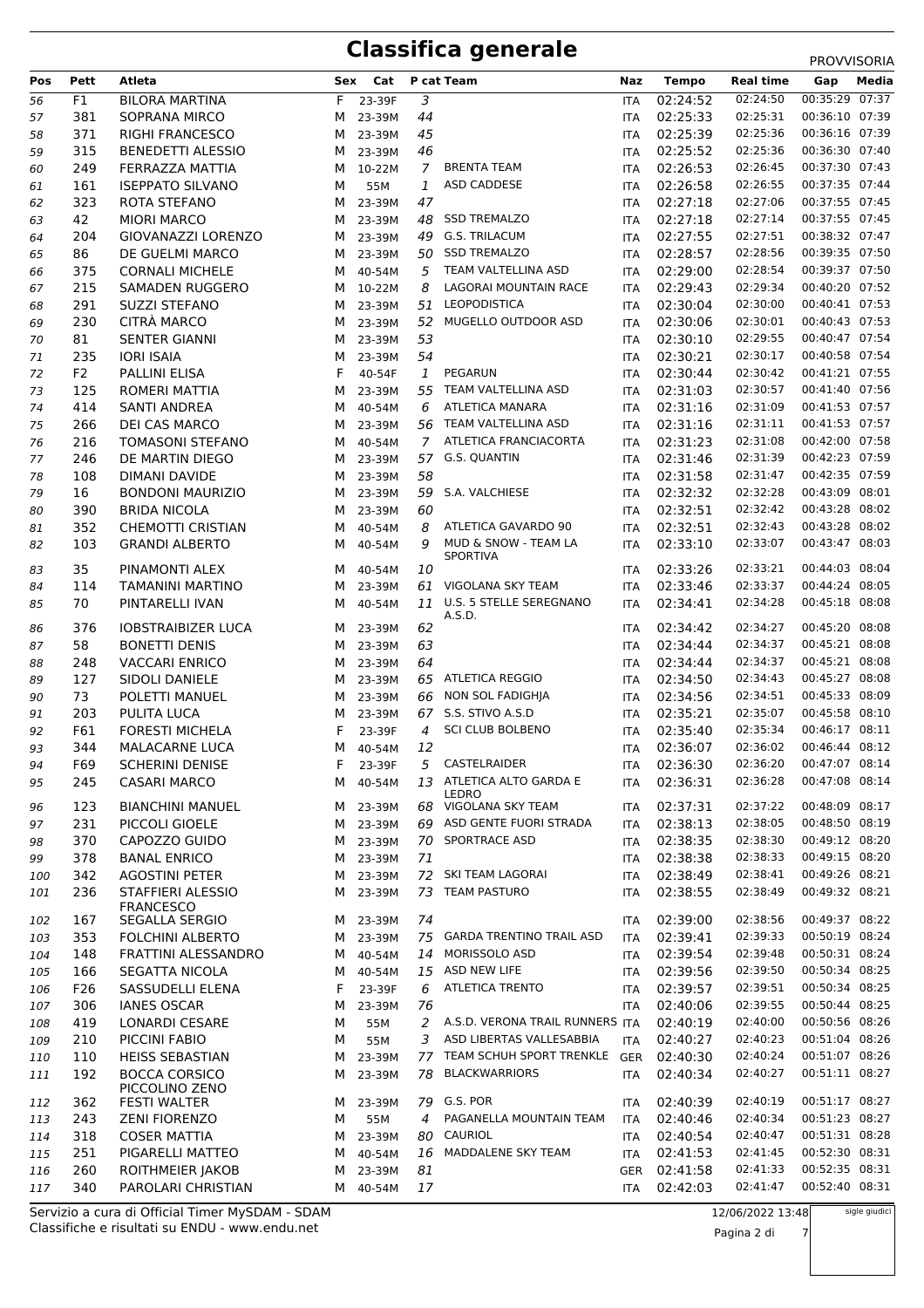## **Classifica generale** PROVISORIA

|            |      |                           |     |          |                |                                                       |            |              |                  | <b>PRUVVISURIA</b> |
|------------|------|---------------------------|-----|----------|----------------|-------------------------------------------------------|------------|--------------|------------------|--------------------|
| Pos        | Pett | Atleta                    | Sex | Cat      |                | P cat Team                                            | Naz        | <b>Tempo</b> | <b>Real time</b> | Media<br>Gap       |
| 118        | 149  | <b>SCHEFFAUER STEFAN</b>  | М   | 55M      | 5              | <b>WSV KALTENBACH</b>                                 | <b>AUT</b> | 02:42:06     | 02:41:59         | 00:52:43 08:31     |
| 119        | 387  | <b>GNEMMI LUCA</b>        | м   | 23-39M   |                | 82 VOLPI D'INVO                                       | <b>ITA</b> | 02:42:18     | 02:42:07         | 00:52:55 08:32     |
| 120        | 116  | <b>GUIDETTI MAURIZIO</b>  | м   | 23-39M   | 83             | TRAILRUNNINGVALSESSERA                                | <b>ITA</b> | 02:42:40     | 02:42:29         | 00:53:17 08:33     |
| 121        | 78   | <b>GNUFFI FABRIZIO</b>    | м   | 40-54M   | 18             | GNFFRZ78T13H330O                                      | <b>ITA</b> | 02:42:46     | 02:42:43         | 00:53:23 08:33     |
| 122        | 324  | SANGALETTI LUCA           | м   | 23-39M   | 84             |                                                       | <b>ITA</b> | 02:42:53     | 02:42:36         | 00:53:30 08:34     |
| 123        | 153  | ANDREOLLI CARLO           | м   | 40-54M   | 19             | LAGARINA CRUS TEAM                                    | <b>ITA</b> | 02:42:58     | 02:42:49         | 00:53:35 08:34     |
| 124        | 172  | PORRO MASSIMILIANO        | м   | 40-54M   | 20             | MUD & SNOW - TEAM LA                                  | <b>ITA</b> | 02:43:07     | 02:42:58         | 00:53:44 08:35     |
|            | 93   | <b>BETTINI FRANCESCO</b>  | м   | 23-39M   |                | <b>SPORTIVA</b><br>85 A.S.D. VERONA TRAIL RUNNERS ITA |            | 02:43:11     | 02:43:06         | 00:53:48 08:35     |
| 125<br>126 | 135  | <b>QUINTARELLI MATTIA</b> | м   | 40-54M   | 21             | <b>VERONA TRAIL RUNNER</b>                            | <b>ITA</b> | 02:43:11     | 02:43:06         | 00:53:48 08:35     |
|            | 422  | <b>RIVA ELIO</b>          | м   | 23-39M   | 86             |                                                       | <b>ITA</b> | 02:43:24     | 02:43:16         | 00:54:01 08:35     |
| 127        |      |                           |     |          |                | 22 SPORT ACTIVE ASD                                   |            | 02:43:46     | 02:43:41         | 00:54:23 08:37     |
| 128        | 126  | <b>BORDIGA CRISTIANO</b>  | м   | 40-54M   |                | ATLETICA VALLE DI CEMBRA                              | <b>ITA</b> |              | 02:43:44         | 00:54:28 08:37     |
| 129        | 33   | CASAGRANDA ANDREA         | м   | 23-39M   | 87             |                                                       | <b>ITA</b> | 02:43:51     |                  | 00:54:40 08:38     |
| 130        | 89   | <b>FERRARI ERIK</b>       | M   | 23-39M   | 88             | <b>SSD TREMALZO</b>                                   | <b>ITA</b> | 02:44:03     | 02:44:00         | 00:55:08 08:39     |
| 131        | 77   | ANDREATTA GABRIELE        | м   | 10-22M   | 9              |                                                       | <b>ITA</b> | 02:44:31     | 02:44:22         | 00:55:10 08:39     |
| 132        | 209  | <b>BERTOLLA RICCARDO</b>  | м   | 40-54M   | 23             | MADDALENE SKY TEAM                                    | <b>ITA</b> | 02:44:33     | 02:44:26         | 00:55:34 08:40     |
| 133        | 64   | <b>MARTINI FRANCESCO</b>  | м   | 23-39M   | 89             |                                                       | <b>ITA</b> | 02:44:57     | 02:44:43         |                    |
| 134        | 317  | <b>GALVANI LUCA</b>       | м   | 23-39M   | 90             | G.P. AVIS MALAVICINA                                  | <b>ITA</b> | 02:45:22     | 02:45:01         | 00:55:59 08:42     |
| 135        | 20   | <b>TOMASI MICHELE</b>     | м   | 40-54M   | 24             |                                                       | <b>ITA</b> | 02:45:32     | 02:45:27         | 00:56:10 08:42     |
| 136        | 269  | CAZZOLLI FEDERICO         | м   | 40-54M   |                | 25 S.S. STIVO A.S.D.                                  | <b>ITA</b> | 02:45:36     | 02:45:18         | 00:56:14 08:42     |
| 137        | F14  | <b>TEMPESTA RAFFAELLA</b> | F   | 40-54F   | 2              | PARKS TRAIL PROMOTION                                 | <b>ITA</b> | 02:46:00     | 02:45:54         | 00:56:37 08:44     |
| 138        | F99  | DEMANEGA INGRID           | F   | 23-39F   | $\overline{7}$ |                                                       | <b>ITA</b> | 02:46:04     | 02:45:45         | 00:56:41 08:44     |
| 139        | 206  | <b>BOLOGNANI ANDREA</b>   | м   | 23-39M   |                | 91 CAV                                                | <b>ITA</b> | 02:46:10     | 02:46:00         | 00:56:47 08:44     |
| 140        | 84   | <b>RIBAGA THOMAS</b>      | M   | 23-39M   |                | 92 SSD TREMALZO                                       | <b>ITA</b> | 02:46:21     | 02:46:19         | 00:56:58 08:45     |
| 141        | 400  | <b>GELISIO ALESSANDRO</b> | м   | 40-54M   |                | 26 G.S. PODISTICA CANALET                             | <b>ITA</b> | 02:46:23     | 02:46:07         | 00:57:00 08:45     |
| 142        | 286  | JAKUBEC MATĚJ             | м   | 23-39M   |                | 93 KOMBITCH TEAM                                      | <b>CZE</b> | 02:46:46     | 02:46:40         | 00:57:23 08:46     |
| 143        | 144  | <b>CIPRIANI PAOLO</b>     | м   | 23-39M   |                | 94 A.S.D. VERONA TRAIL RUNNERS ITA                    |            | 02:46:50     | 02:46:45         | 00:57:27 08:46     |
| 144        | 220  | CALCARI MATTEO            | м   | 23-39M   |                | 95 SSD TREMALZO                                       | <b>ITA</b> | 02:46:59     | 02:46:57         | 00:57:36 08:47     |
| 145        | F15  | <b>MERLI ANDREE</b>       | F   | 23-39F   | 8              | ASD TRE MORI RUNNING                                  | <b>ITA</b> | 02:47:04     | 02:46:58         | 00:57:41 08:47     |
| 146        | 394  | <b>TURBA MARCO</b>        | м   | 40-54M   | 27             |                                                       | <b>ITA</b> | 02:47:07     | 02:47:04         | 00:57:44 08:47     |
| 147        | 292  | <b>BRANDI ALESSANDRO</b>  | м   | 23-39M   | 96             |                                                       | <b>ITA</b> | 02:47:12     | 02:47:07         | 00:57:49 08:47     |
| 148        | 325  | <b>BELOTTI MIRKO</b>      | м   | 23-39M   | 97             |                                                       | <b>ITA</b> | 02:47:23     | 02:47:06         | 00:58:01 08:48     |
| 149        | 213  | <b>FONTANESI LAURO</b>    | м   | 23-39M   | 98             | MODENA RUNNERS CLUB                                   | <b>ITA</b> | 02:47:37     | 02:47:24         | 00:58:14 08:49     |
| 150        | 175  | <b>SANTI SAMUEL</b>       | м   | 23-39M   | 99             |                                                       | <b>ITA</b> | 02:47:52     | 02:47:39         | 00:58:29 08:50     |
| 151        | 259  | LANGSTÄDTLER JOACHIM      | м   | 23-39M   | <i>100</i>     |                                                       | <b>GER</b> | 02:48:36     | 02:48:11         | 00:59:14 08:52     |
| 152        | 56   | DE BONA ANDREA            | M   | 40-54M   |                | 28 TEAM ALDO MORO PALUZZA                             | <b>ITA</b> | 02:48:51     | 02:48:47         | 00:59:28 08:53     |
| 153        | 128  | SANTAGIULIANA ANDREA      | M   | 40-54M   | 29             | SPORTRACE ASD                                         | <b>ITA</b> | 02:48:55     | 02:48:39         | 00:59:32 08:53     |
| 154        | 200  | ALDRIGHETTI ALBERTO       | м   | 40-54M   | 30             | A.S.D. TEAM KM SPORT                                  | <b>ITA</b> | 02:48:56     | 02:48:34         | 00:59:33 08:53     |
| 155        | F4   | <b>VALMASSOI MARTINA</b>  | F   | 23-39F   | 9              | <b>TEAM SALOMON</b>                                   | ITA        | 02:49:21     | 02:49:19         | 00:59:58 08:54     |
| 156        | 130  | PATRIAN ANDREA            | M   | 23-39M   | 101            |                                                       |            | ITA 02:49:22 | 02:49:06         | 00:59:59 08:54     |
| 157        | 170  | <b>GUGOLE FABIANO</b>     |     | M 23-39M |                | 102 ASD KM SPORT                                      | ITA.       | 02:49:31     | 02:49:23         | 01:00:08 08:55     |
| 158        | F24  | SCHIVALOCCHI ROBERTA      | F.  | 40-54F   |                | 3 SPORT ACTIVE ASD                                    | <b>ITA</b> | 02:50:05     | 02:49:59         | 01:00:42 08:57     |
| 159        | 24   | <b>COVI MATTEO</b>        | M   | 23-39M   |                | 103 GS FRAVEGGIO                                      | <b>ITA</b> | 02:50:37     | 02:50:34         | 01:01:14 08:58     |
| 160        | 47   | ROSSI ALBERTO             | M   | 40-54M   |                | 31 G.S. CASTELLANIA                                   | ITA        | 02:50:50     | 02:50:45         | 01:01:27 08:59     |
| 161        | 157  | <b>BOSCARI GIUSEPPE</b>   | M   | 23-39M   | 104            |                                                       | ITA        | 02:50:53     | 02:50:40         | 01:01:30 08:59     |
| 162        | 76   | <b>ZORZI FIORENZO</b>     | M   | 40-54M   |                | 32 POLISPORTIVA MOLINA                                | <b>ITA</b> | 02:51:01     | 02:50:54         | 01:01:38 09:00     |
| 163        | 109  | <b>MOLOGNI FABRIZIO</b>   | M   | 23-39M   |                | 105 RUNNING TORRE DE ROVERI                           | ITA        | 02:51:07     | 02:50:45         | 01:01:45 09:00     |
| 164        | 218  | <b>MARTINELLI CORRADO</b> | M   | 40-54M   | 33             |                                                       | <b>ITA</b> | 02:51:21     | 02:51:03         | 01:01:58 09:01     |
| 165        | 305  | ZANETTI MARIO             | M   | 23-39M   |                | 106 BOLIDI TEAM                                       | ITA        | 02:51:23     | 02:51:16         | 01:02:00 09:01     |
| 166        | 26   | <b>CONT ANDREA</b>        | M   | 23-39M   | 107            |                                                       | ITA        | 02:51:30     | 02:51:07         | 01:02:07 09:01     |
| 167        | 346  | ROSSATTI MATTEO           |     | M 23-39M | 108            |                                                       | ITA        | 02:51:30     | 02:51:17         | 01:02:08 09:01     |
| 168        | 75   | <b>GIRARDI SEBASTIANO</b> | M   | 23-39M   |                | 109 TRENTINO RUNNING                                  | ITA        | 02:51:37     | 02:51:23         | 01:02:14 09:01     |
| 169        | 312  | RISATTI DANTE             | м   | 40-54M   |                | 34 A.S.D. S.S. LIMONESE                               | <b>ITA</b> | 02:51:48     | 02:51:40         | 01:02:25 09:02     |
| 170        | 221  | <b>MASCIADRI STEFANO</b>  | М   | 55M      |                | 6 O.S.A. VALMADRERA                                   | ITA        | 02:51:52     | 02:51:49         | 01:02:30 09:02     |
| 171        | 275  | CALZOLARI ANTENORE        | M   | 40-54M   | 35             |                                                       | ITA        | 02:52:04     | 02:51:36         | 01:02:41 09:03     |
| 172        | 226  | <b>TORRESANI LUCA</b>     | M   | 23-39M   | 110            |                                                       | ITA        | 02:52:20     | 02:52:14         | 01:02:57 09:04     |
| 173        | 69   | <b>FALCONE GIULIO</b>     |     | M 23-39M |                | 111 SSD TREMALZO                                      | ITA        | 02:52:25     | 02:52:22         | 01:03:02 09:04     |
| 174        | 189  | DAPRÀ ROBERTO             | M   | 23-39M   | 112            |                                                       | ITA        | 02:52:42     | 02:52:26         | 01:03:19 09:05     |
| 175        | 301  | <b>BERTOLETTI OMAR</b>    | м   | 40-54M   |                | 36 PAGANELLA MOUNTAIN TEAM                            | <b>ITA</b> | 02:52:53     | 02:52:44         | 01:03:30 09:05     |
| 176        | 395  | PANIZZA DAVID             | M   | 23-39M   | 113            |                                                       | ITA        | 02:53:31     | 02:53:22         | 01:04:08 09:07     |
| 177        | 63   | <b>BRIGNOLI ROBERTO</b>   | M   | 23-39M   |                | 114 RUNNING TORRE DE ROVERI                           | <b>ITA</b> | 02:53:32     | 02:53:08         | 01:04:09 09:07     |
| 178        | 211  | FILIPPI EDOARDO           | м   | 40-54M   |                | 37 TEAM BSR                                           | ITA        | 02:53:34     | 02:53:19         | 01:04:11 09:08     |
| 179        | 334  | ZANCOGHI LORENZO          | м   | 23-39M   |                | 115 CSI SASSO MARCONI                                 | ITA        | 02:53:44     | 02:53:29         | 01:04:21 09:08     |
| 180        | F5   | <b>GIONGHI GIULIANA</b>   | F   | 55F      | 1              | OR.BA.RI                                              | <b>ITA</b> | 02:54:03     | 02:53:52         | 01:04:41 09:09     |
| 181        | 46   | <b>BARBIERI MAURO</b>     | М   | 55M      | $\overline{7}$ | KINOMANA                                              | ITA        | 02:54:05     | 02:53:57         | 01:04:42 09:09     |
|            |      |                           |     |          |                |                                                       |            |              |                  |                    |

sigle giudici

Pagina 3 di 7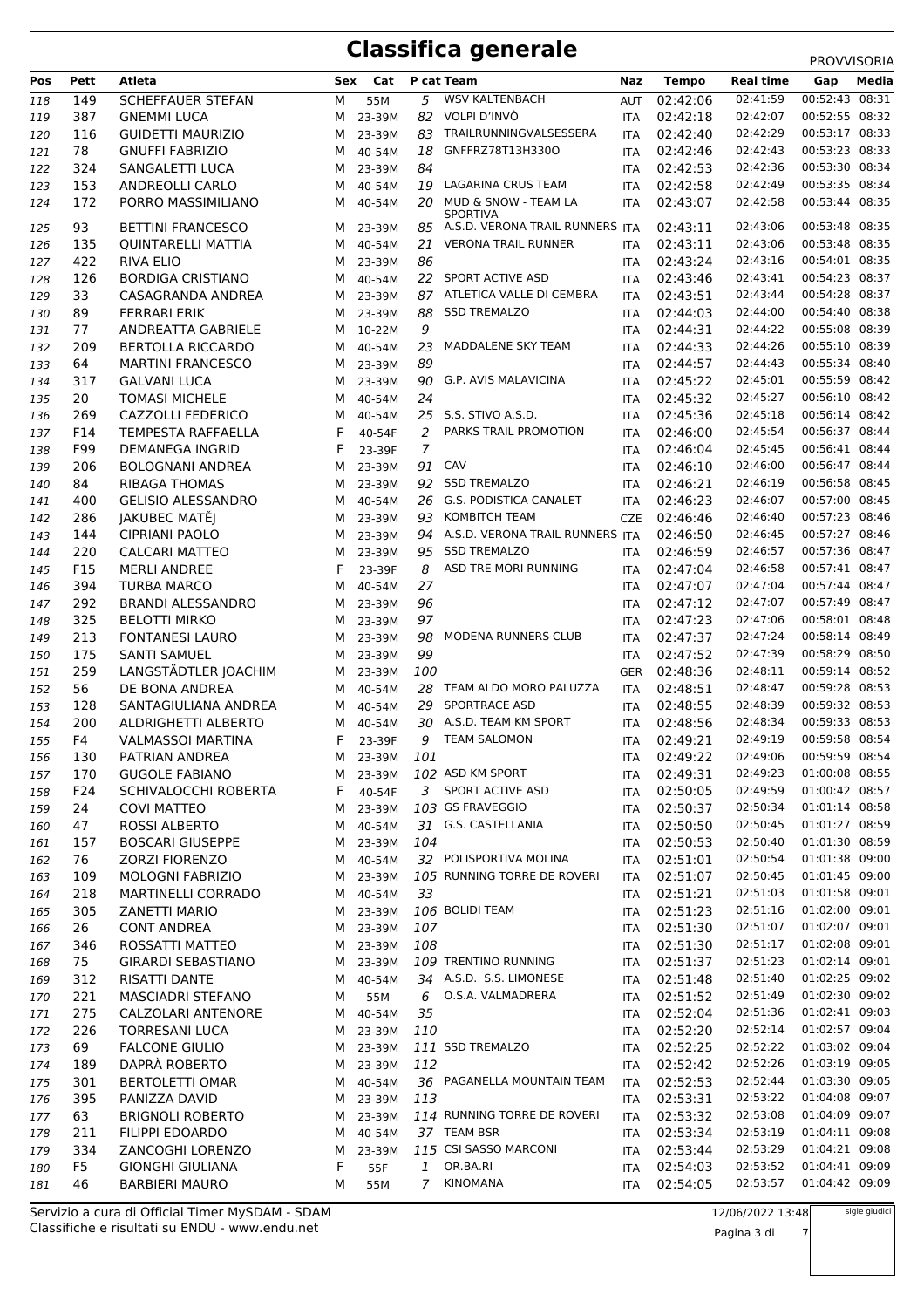# **Classifica generale** PROVVISORIA

| Pos        | Pett      | Atleta                                         | Sex    | Cat              |              | P cat Team                                 | Naz                      | <b>Tempo</b>         | <b>Real time</b>     | Gap                              | Media |
|------------|-----------|------------------------------------------------|--------|------------------|--------------|--------------------------------------------|--------------------------|----------------------|----------------------|----------------------------------|-------|
| 182        | 141       | DOBLINGER REINHOLD                             | м      | 40-54M           | 38           | XXMOUNTAINXX                               | AUT                      | 02:54:22             | 02:54:08             | 01:04:59 09:10                   |       |
| 183        | 224       | <b>FONTANA NICHOLAS</b>                        | м      | 23-39M           |              | 116 ATLETICA CASONE NOCETO                 | ITA                      | 02:54:29             | 02:54:21             | 01:05:06 09:10                   |       |
| 184        | 398       | <b>BERLANDA SILVANO</b>                        | м      | 55M              | 8            | A.D.S. S.S. LIMONESE                       | <b>ITA</b>               | 02:54:33             | 02:54:24             | 01:05:11 09:11                   |       |
| 185        | F64       | <b>SARTORI FRANCESCA</b>                       | F      | 40-54F           | 4            | SPORTRACE ASD                              | <b>ITA</b>               | 02:54:34             | 02:54:29             | 01:05:11 09:11                   |       |
| 186        | 343       | ROSSI GRAZIANO                                 | м      | 55M              | 9            | ATLETICA ROTALIANA                         | <b>ITA</b>               | 02:55:01             | 02:54:48             | 01:05:39 09:12                   |       |
| 187        | F54       | <b>RASS LISA</b>                               | F      | 23-39F           | 10           |                                            | <b>ITA</b>               | 02:55:04             | 02:54:51             | 01:05:41 09:12                   |       |
| 188        | 212       | SPECOGNA MATTEO                                | м      | 40-54M           | 39           | G.S. ALPINI PULFERO                        | <b>ITA</b>               | 02:55:28             | 02:55:17             | 01:06:05 09:14                   |       |
| 189        | 154       | <b>BRIGHENTI LUCA</b>                          | м      | 10-22M           | 10           | MUD & SNOW - TEAM LA                       | <b>ITA</b>               | 02:55:59             | 02:55:43             | 01:06:36 09:15                   |       |
| 190        | 28        | <b>BERTANZA LUCA</b>                           | м      | 40-54M           | 40           | <b>SPORTIVA</b><br>ASD PRO SPORT TREMOSINE | ITA                      | 02:55:59             | 02:55:49             | 01:06:36 09:15                   |       |
| 191        | 247       | SPAGNOLO GIANCARLO                             | м      | 40-54M           | 41           |                                            | ITA                      | 02:56:14             | 02:56:10             | 01:06:51 09:16                   |       |
| 192        | 338       | <b>MAGGIORI JACOPO</b>                         | м      | 40-54M           |              | 42 ASD 3 SANTI NAVE                        | <b>ITA</b>               | 02:56:14             | 02:56:05             | 01:06:51 09:16                   |       |
| 193        | 232       | PAPIS ALESSANDRO                               | м      | 23-39M           |              | 117 C.S. CRETA GRAUZARIA                   | <b>ITA</b>               | 02:56:20             | 02:55:58             | 01:06:57 09:16                   |       |
| 194        | F58       | <b>MENEL ALESSIA</b>                           | F      | 23-39F           |              | 11 G.S. PODISTICA CANALET                  | <b>ITA</b>               | 02:56:22             | 02:56:06             | 01:06:59 09:16                   |       |
| 195        | 31        | <b>VOLCAN MARCO</b>                            | м      | 40-54M           |              | 43 ASD GENTE FUORI STRADA                  | <b>ITA</b>               | 02:56:37             | 02:56:34             | 01:07:14 09:17                   |       |
| 196        | 273       | FINANZINI MANUEL                               | м      | 40-54M           |              | 44 I LUPI LUMEZZANE                        | <b>ITA</b>               | 02:56:48             | 02:56:36             | 01:07:25 09:18                   |       |
| 197        | 98        | <b>SANTI GIULIO</b>                            | м      | 40-54M           | 45           |                                            | <b>ITA</b>               | 02:57:01             | 02:57:00             | 01:07:39 09:18                   |       |
| 198        | 101       | <b>SPAGNOLLI ANDREA</b>                        | м      | 40-54M           |              | 46 ASD GENTE FUORI STRADA                  | <b>ITA</b>               | 02:57:15             | 02:57:10             | 01:07:52 09:19                   |       |
| 199        | 102       | <b>BUCCIO FABRIZIO</b>                         | м      | 23-39M           |              | 118 SPORT ACTIVE ASD                       | <b>ITA</b>               | 02:57:19             | 02:57:13             | 01:07:56 09:19                   |       |
| 200        | F36       | <b>FELICIANI ROBERTA</b>                       | F      | 40-54F           |              | 5 PODISTI DUE CASTELLI                     | <b>ITA</b>               | 02:57:23             | 02:57:16             | 01:08:00 09:20                   |       |
| 201        | 118       | <b>MARCHETTI GIUSEPPE</b>                      | м      | 23-39M           |              | 119 FORTE CORNO RUN                        | <b>ITA</b>               | 02:57:25             | 02:57:03             | 01:08:02 09:20                   |       |
| 202        | 54        | <b>ORLANDI DAVIDE</b>                          | м      | 23-39M           |              | 120 OR.BA.RI                               | <b>ITA</b>               | 02:57:40             | 02:57:24             | 01:08:17 09:21                   |       |
| 203        | 186       | <b>GIOVANNINI DONATO</b>                       | м      | 55M              |              | 10 ADS COSTALTA                            | <b>ITA</b>               | 02:58:05             | 02:57:42             | 01:08:42 09:22                   |       |
| 204        | F51       | <b>CUNACCIA ANNA</b>                           | F      | 10-22F           | $\mathbf{1}$ |                                            | <b>ITA</b>               | 02:58:10             | 02:58:05             | 01:08:48 09:22                   |       |
| 205        | 143       | PONTALTI CRISTIAN                              | м      | 40-54M           | 47           |                                            | <b>ITA</b>               | 02:58:19             | 02:58:11             | 01:08:56 09:23                   |       |
| 206        | F93       | <b>BETTEGA SOFIA</b>                           | F      | 23-39F           |              | 12 U.S. PRIMIERO                           | <b>ITA</b>               | 02:58:25             | 02:58:25             | 01:09:02 09:23                   |       |
| 207        | 341       | <b>MEROLA FELICE LUCA</b>                      | м      | 40-54M           | 48           | ROMAGNA SCOUTING                           | <b>ITA</b>               | 02:58:40             | 02:58:30             | 01:09:17 09:24                   |       |
| 208        | 355       | <b>TAMBURINI GIOVANNI</b>                      | м      | 23-39M           | 121          |                                            | <b>ITA</b>               | 02:58:52             | 02:58:28             | 01:09:29 09:24                   |       |
| 209        | F41       | <b>ZANELLA CELESTE</b>                         | F      | 10-22F           | 2            | <b>SSD TREMALZO</b>                        | <b>ITA</b>               | 02:58:54             | 02:58:52<br>02:58:43 | 01:09:31 09:24<br>01:09:33 09:25 |       |
| 210        | F55<br>F9 | <b>VAIA STEFANIE</b>                           | F<br>F | 23-39F           | 13<br>14     |                                            | <b>ITA</b>               | 02:58:56<br>02:58:57 | 02:58:50             | 01:09:35 09:25                   |       |
| 211<br>212 | 228       | CALLOVINI ALEXA<br><b>MARCHETTI ANDREA</b>     | м      | 23-39F<br>40-54M | 49           |                                            | <b>ITA</b><br><b>ITA</b> | 02:59:09             | 02:58:49             | 01:09:46 09:25                   |       |
| 213        | 193       | ROSTELLO FILIPPO                               | м      | 23-39M           |              | 122 BLACK WARRIORS ASD                     | <b>ITA</b>               | 02:59:57             | 02:59:49             | 01:10:34 09:28                   |       |
| 214        | 393       | SABO SEBASTIAN CAROL                           | м      | 10-22M           | 11           |                                            | <b>ITA</b>               | 03:00:52             | 03:00:43             | 01:11:29 09:31                   |       |
| 215        | 164       | <b>BERTUCCO MATTEO</b>                         | м      | 23-39M           |              | 123 BLACK WARRIORS ASD                     | <b>ITA</b>               | 03:01:42             | 03:01:35             | 01:12:20 09:33                   |       |
| 216        | 237       | <b>FEDRIZZI WALTER</b>                         | м      | 40-54M           |              | 50 ATLETICA ROTALIANA                      | <b>ITA</b>               | 03:01:52             | 03:01:41             | 01:12:29 09:34                   |       |
| 217        | 222       | <b>CASET IVAN</b>                              | м      | 23-39M           | 124          |                                            | <b>ITA</b>               | 03:01:57             | 03:01:41             | 01:12:35 09:34                   |       |
| 218        | 330       | <b>BERTOLDI STEFANO</b>                        | м      | 23-39M           | 125          |                                            | <b>ITA</b>               | 03:02:22             | 03:02:00             | 01:12:59 09:35                   |       |
| 219        | 383       | <b>LAZZARI FABRIZIO</b>                        | м      | 55M              |              | 11 ESC SSD                                 | ITA                      | 03:02:26             | 03:02:11             | 01:13:03 09:36                   |       |
| 220        | 241       | <b>MELZANI MARTINO</b>                         | м      | 10-22M           |              | 12 SSD BAGOLINO                            | <b>ITA</b>               | 03:02:33             | 03:02:18             | 01:13:10 09:36                   |       |
| 221        | 377       | <b>BONAZZA WALTER</b>                          |        | M 23-39M         | 126          |                                            | ITA                      | 03:02:42             | 03:02:36             | 01:13:19 09:36                   |       |
| 222        | 71        | <b>GIACON FABIO</b>                            | м      | 40-54M           |              | 51 SPORTRACE ASD                           | ITA                      | 03:03:04             | 03:02:47             | 01:13:41 09:38                   |       |
| 223        | 27        | SAVIO GIULIANO                                 | м      | 40-54M           |              | 52 GP SAN PIO X                            | <b>ITA</b>               | 03:03:19             | 03:02:56             | 01:13:56 09:38                   |       |
| 224        | F16       | ZENI MARIKA                                    | F      | 23-39F           |              | 15 A.S.D. KM SPORT                         | <b>ITA</b>               | 03:03:21             | 03:03:08             | 01:13:58 09:38                   |       |
| 225        | 424       | ANGHINETTI MATTEO                              | м      | 40-54M           |              | 53 CITTADELLA 1592                         | ITA                      | 03:03:22             | 03:03:13             | 01:13:59 09:39                   |       |
| 226        | 321       | <b>CROSINA PATRIZIO</b>                        | M      | 23-39M           | 127          |                                            | ITA                      | 03:03:28             | 03:03:07             | 01:14:05 09:39                   |       |
| 227        | 38        | SPAGNOLI ANGELO                                | м      | 40-54M           | 54           |                                            | <b>ITA</b>               | 03:03:32             | 03:03:23             | 01:14:09 09:39                   |       |
| 228        | 299       | <b>WEBER ANDREA</b>                            | м      | 40-54M           |              | 55 PAGANELLA MOUNTAIN TEAM                 | ITA                      | 03:03:37             | 03:03:28             | 01:14:14 09:39                   |       |
| 229        | 356       | <b>LEONESIO MAURIZIO</b>                       | м      | 23-39M           |              | 128 PRO SPORT TREMOSINE ASD                | ITA                      | 03:03:46             | 03:03:36             | 01:14:24 09:40                   |       |
| 230        | 360       | MATUELLA ANSELMO                               | м      | 55M              |              | 12 SKI TEAM VAL DI NON                     | ITA                      | 03:04:19             | 03:04:06             | 01:14:56 09:42                   |       |
| 231        | F20       | <b>CAMPOSTRINI VERONICA</b>                    | F.     | 40-54F           | 6            | ASD GENTE FUORI STRADA                     | <b>ITA</b>               | 03:04:34             | 03:04:26             | 01:15:11 09:42                   |       |
| 232        | 391       | <b>DELMARCO MANUELE</b>                        | М      | 40-54M           | 56           |                                            | <b>ITA</b>               | 03:04:36             | 03:04:31             | 01:15:13 09:42                   |       |
| 233        | 190       | <b>SCAPOL ANDREA</b>                           | M      | 23-39M           |              | 129 RUN FORD MIKE                          | <b>ITA</b>               | 03:04:53             | 03:04:30             | 01:15:31 09:43                   |       |
| 234        | F59       | <b>BAZZOLI NIVES</b>                           | F.     | 40-54F           |              | 7 ATLETICA VALCHIESE                       | ITA                      | 03:05:58             | 03:05:41<br>03:06:12 | 01:16:36 09:47<br>01:17:17 09:49 |       |
| 235        | 97        | PACE ANDREA                                    | м      | 23-39M           | 130          |                                            | <b>ITA</b>               | 03:06:40<br>03:06:42 | 03:06:37             | 01:17:19 09:49                   |       |
| 236        | 384       | <b>BOTTAMEDI FEDERICO</b>                      | м      | 23-39M           | 131          | 132 PRO SPORT TREMOSINE ASD                | ITA                      | 03:07:21             | 03:07:12             | 01:17:58 09:51                   |       |
| 237        | 95<br>382 | <b>ARRIGHINI PAOLO</b><br><b>ROSSI ROBERTO</b> | М<br>М | 23-39M<br>55M    |              | 13 ESC SSD SRL EUROPA SC                   | ITA<br><b>ITA</b>        | 03:07:52             | 03:07:38             | 01:18:30 09:53                   |       |
| 238<br>239 | 208       | PARIS ROBERTO                                  | м      | 40-54M           |              | 57 MADDALENE SKY TEAM                      | <b>ITA</b>               | 03:08:07             | 03:07:59             | 01:18:44 09:54                   |       |
| 240        | 15        | <b>GAMBA GIANLUCA</b>                          | м      | 23-39M           |              | 133 DSR                                    | <b>ITA</b>               | 03:08:21             | 03:08:04             | 01:18:58 09:54                   |       |
| 241        | 333       | <b>CRESCINI MARIO</b>                          | М      | 55M              |              | 14 PADILE RUNNING TEAM                     | ITA                      | 03:08:23             | 03:08:15             | 01:19:01 09:54                   |       |
| 242        | 322       | <b>BERARDI LUCA</b>                            | м      | 40-54M           | 58           |                                            | ITA                      | 03:08:31             | 03:08:22             | 01:19:08 09:55                   |       |
| 243        | F39       | <b>CESCHINI NICOLE</b>                         | F      | 23-39F           | 16           |                                            | <b>ITA</b>               | 03:09:13             | 03:09:07             | 01:19:50 09:57                   |       |
| 244        | F62       | <b>ONGARI SARA</b>                             | F      | 23-39F           | 17           |                                            | <b>ITA</b>               | 03:09:13             | 03:09:06             | 01:19:50 09:57                   |       |
| 245        | 105       | MAINO NICOLA                                   | м      | 40-54M           |              | 59 G.S. FRAVEGGIO                          | ITA                      | 03:09:14             | 03:09:00             | 01:19:51 09:57                   |       |
|            |           |                                                |        |                  |              |                                            |                          |                      |                      |                                  |       |

Classifiche e risultati su ENDU - www.endu.net Servizio a cura di Official Timer MySDAM - SDAM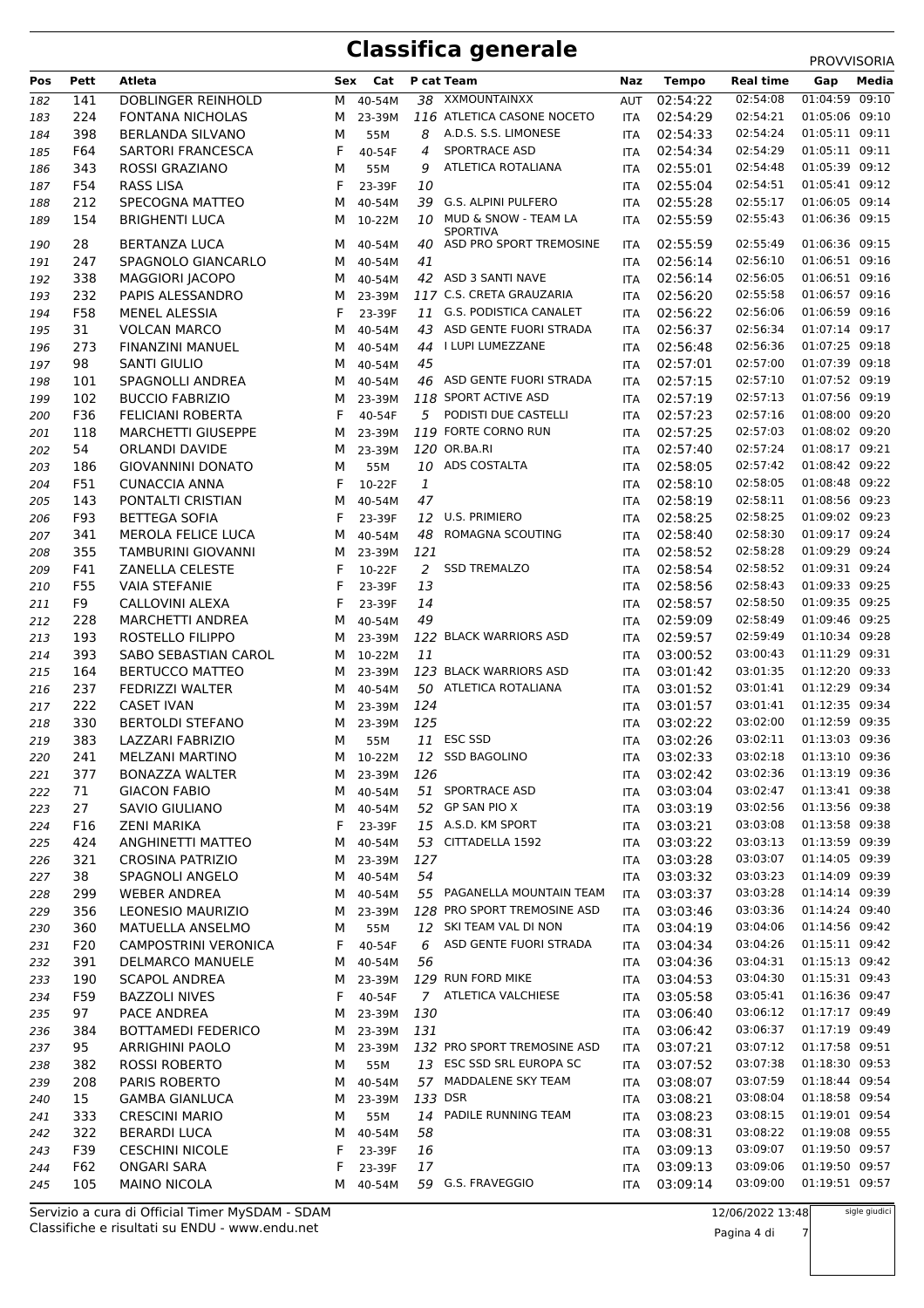## **Classifica generale** PROVVISORIA

| 01:19:52 09:57<br>03:09:03<br>176<br><b>COLLOTTA NICOLA</b><br>134<br>03:09:15<br>м<br>23-39M<br>246<br><b>ITA</b><br>F91<br><b>BONTEMPI ALESSANDRA</b><br>18 GS MONTEGARGNANO<br>03:09:43<br>03:09:32<br>01:20:21 09:59<br>247<br>F<br>23-39F<br><b>ITA</b><br>01:20:30 09:59<br>19 SSD TREMALZO<br>03:09:48<br>F46<br>F<br>03:09:53<br>SANTOLINI ROSA<br>23-39F<br>248<br>ITA<br>03:09:49<br>01:20:39 10:00<br>03:10:02<br>155<br><b>TOGNATO ALBERTO</b><br>23-39M<br>135<br>249<br>М<br><b>ITA</b><br>276<br>15 SSD TREMALZO<br>03:10:04<br>03:09:44<br>01:20:42 10:00<br><b>TIBONI EZIO</b><br>55M<br>250<br>м<br>ITA<br>01:20:51 10:00<br>136 LE CARMONE<br>03:09:51<br><b>BENINCÀ MAURO</b><br>03:10:14<br>397<br>23-39M<br>251<br>м<br>ITA<br>01:21:01 10:01<br>03:10:05<br>187<br>03:10:24<br>252<br>PEDROTTI ALAN<br>40-54M<br>60<br><b>ITA</b><br>м<br>01:21:06 10:01<br>202<br><b>FILIPPI ELIA</b><br>61<br>03:10:29<br>03:10:11<br>253<br>40-54M<br>м<br>ITA<br>01:21:13 10:01<br><b>JUNIOR SPORT- AVIO -</b><br>03:10:25<br>03:10:36<br>347<br>SALVETTI MATTIA<br>62<br>254<br>м<br>40-54M<br><b>ITA</b><br><b>TRIATHLON</b><br>388<br><b>LORENZI ENRICO</b><br>03:10:44<br>03:10:28<br>01:21:22 10:02<br>255<br>16<br>м<br>55M<br><b>ITA</b><br>01:21:30 10:02<br>137 QUEI DA BOLDAN<br>03:10:41<br>96<br>03:10:53<br>DA ROLD MARIO<br>23-39M<br>256<br>м<br><b>ITA</b><br>01:21:30 10:02<br>03:10:41<br>QUEI DA BOLDAN<br>03:10:53<br>257<br>133<br>DA ROLD JMMY<br>40-54M<br>63<br><b>ITA</b><br>м<br>01:21:52 10:03<br>238<br>03:11:14<br>03:10:59<br>258<br>MILZANI FRANCESCO<br>40-54M<br>64 ATL. REBOGUSSAGO<br>м<br><b>ITA</b><br>01:21:57 10:04<br><b>GS MONTEGARGNANO</b><br>03:11:14<br>182<br>03:11:20<br><b>BELOTTI FRANCESCO</b><br>40-54M<br>65<br>259<br>м<br><b>ITA</b><br>01:22:32 10:06<br>293<br>66 G.S.D. MOMBOCAR<br>03:11:55<br>03:11:34<br><b>FAINELLI MASSIMO</b><br>40-54M<br>260<br>м<br><b>ITA</b><br>01:22:48 10:06<br>423<br>67 S.A. VALCHIESE<br>03:12:11<br>03:11:52<br>FONTANA GIANPAOLO<br>261<br>м<br>40-54M<br><b>ITA</b><br>G.P. AVIS MALAVICINA<br>03:12:09<br>01:23:03 10:07<br>255<br>03:12:26<br>262<br><b>FERRI NICO</b><br>40-54M<br>68<br>м<br><b>ITA</b><br>01:23:45 10:09<br>ESC SSD EUROPA SPORTING<br>F75<br>PETRAGLIA ARIANNA<br>F<br>10-22F<br>3<br>03:13:08<br>03:12:54<br>263<br><b>ITA</b><br><b>CLUB</b><br>G.S. BONDO<br>01:23:46 10:09<br>8<br>03:12:50<br>F94<br><b>SALVADORI LUISA</b><br>03:13:09<br>264<br>F<br>40-54F<br><b>ITA</b><br>F44<br>F<br>20 SSD TREMALZO<br>03:13:20<br>03:13:17<br>01:23:57 10:10<br>CASARI NOEMI<br>23-39F<br><b>ITA</b><br>265<br>331<br>138 S.A. RUNNING TEAM<br>03:13:21<br>03:12:53<br>01:23:58 10:10<br><b>BELLERO FABIO</b><br>м<br>23-39M<br>266<br><b>ITA</b><br>01:24:12 10:11<br>9<br>03:13:20<br>F25<br>F<br>03:13:35<br><b>AGNELLI OLGA</b><br>267<br>40-54F<br><b>ITA</b><br>01:24:36 10:12<br>F<br>21<br>03:13:59<br>F66<br><b>ZENI ILARIA</b><br>03:13:46<br>268<br>23-39F<br>ITA<br>F68<br>F<br>22<br>03:15:19<br>01:25:57 10:16<br><b>MARCHI SERENA</b><br>03:14:58<br>23-39F<br>269<br>ITA<br>ASD GENTE FUORI STRADA<br>03:15:13<br>01:25:58 10:16<br>50<br>03:15:21<br><b>LORENZINI MICHELE</b><br>М<br>40-54M<br>69<br>270<br>ITA<br>57<br>70 GS MONTEGARGNANO<br>03:15:28<br>03:15:02<br>01:26:05 10:17<br>271<br>LAZZARINI MAURO<br>40-54M<br>м<br><b>ITA</b><br>71<br>03:15:31<br>03:15:16<br>01:26:09 10:17<br>261<br><b>STENICO SIMONE</b><br>272<br>м<br>40-54M<br><b>ITA</b><br>01:26:20 10:18<br>03:15:29<br>80<br>03:15:43<br>273<br>PRASCIOLU LUCA<br>23-39M<br>139<br>м<br>ITA<br>01:26:46 10:19<br>72 ALTITUDE RACE<br>03:16:09<br>03:15:49<br>274<br>357<br><b>BERETTA NICOLA</b><br>40-54M<br>М<br>ITA<br>23<br>ASD ATLETICA SUSA<br>03:16:11<br>03:15:50<br>01:26:49 10:19<br>F74<br><b>BIANCO ELISA</b><br>F<br>275<br>23-39F<br><b>ITA</b><br>01:26:57 10:19<br>24<br>03:16:13<br>F63<br>F<br>03:16:20<br>LUCHESA GIULIA<br>23-39F<br>276<br>ITA<br>01:27:16 10:20<br>160<br>ASD GENTE FUORI STRADA<br>03:16:39<br>03:16:28<br><b>TISI ANDREA</b><br>40-54M<br>73<br>277<br>М<br><b>ITA</b><br>01:27:27 10:21<br>CANTAMESSA LUCA<br>74 GRUPPO PODISTICO<br>03:16:42<br>79<br>03:16:49<br>м<br>40-54M<br>278<br>ITA<br><b>VIRGILIANO</b><br>01:27:54 10:22<br>F82<br><b>ORADINI STEFANIA</b><br>F<br>10 SSD TREMALZO<br>03:17:17<br>03:17:15<br>279<br>40-54F<br><b>ITA</b><br>01:28:17 10:24<br>11 ATLETICA VALCHIESE<br>03:17:33<br>F80<br>F<br>03:17:40<br><b>SANSONI MICHELA</b><br>280<br>40-54F<br><b>ITA</b><br>01:28:33 10:25<br>140 SSD TREMALZO<br>03:17:54<br>280<br>03:17:56<br><b>VESCOVI GABRIELE</b><br>281<br>м<br>23-39M<br>ITA<br>01:29:03 10:26<br>120<br>17 G.S. MONTEGARGNANO<br>03:18:26<br>03:18:15<br>282<br><b>OLIVETTI MARCO</b><br>55M<br><b>ITA</b><br>м<br>03:18:10<br>01:29:07 10:26<br>F57<br>F<br>25<br>03:18:30<br>TORBOLI LINDA<br>23-39F<br>283<br>ITA<br>141 PICO RUNNERS<br>03:18:29<br>01:29:25 10:27<br>25<br>ZACCARELLI EUGENIO<br>03:18:48<br>M 23-39M<br>284<br>ITA<br>01:30:16 10:30<br>142 TORNADO RUN<br>03:19:38<br>03:19:12<br>234<br><b>VANIN DIMITRI</b><br>M 23-39M<br>285<br>ITA<br>03:19:16<br>01:30:17 10:30<br>18<br>143<br>03:19:40<br><b>MERZ SIMONE</b><br>23-39M<br>286<br>M<br>ITA<br>03:19:35<br>01:30:28 10:31<br>12 NBS ASD RONDA GHIBELLINA<br>03:19:51<br>F23<br>POZZATO CRISTINA<br>F<br>40-54F<br>287<br>ITA<br>01:30:34 10:31<br>328<br>MAZZOLENI CLAUDIO<br>40-54M<br>75 G.S OROBIE<br>03:19:57<br>03:19:38<br>288<br>м<br>ITA<br>01:30:38 10:31<br>03:20:01<br>03:19:38<br>201<br><b>BORTOLOTTI LORENZO</b><br>40-54M<br>76<br>289<br>м<br><b>ITA</b><br>03:19:49<br>01:30:47 10:32<br>26<br>F56<br><b>TIBONI SERENA</b><br>F<br>23-39F<br>03:20:10<br>290<br><b>ITA</b><br>77<br>03:20:18<br>01:30:55 10:32<br>150<br>PIVA ANDREA<br>40-54M<br>03:20:04<br>291<br>м<br>ITA<br>01:31:14 10:33<br>297<br>144 SSD TREMALZO<br>03:20:37<br>03:20:16<br><b>TIBONI MATTEO</b><br>23-39M<br>292<br>м<br><b>ITA</b><br>03:20:14<br>01:31:17 10:33<br>78 ESC EUROPA SPORTING<br>03:20:40<br>60<br>40-54M<br>293<br><b>SCHIAVON IGOR</b><br>м<br>ITA<br>01:31:24 10:34<br>163<br>40-54M<br>79<br>03:20:47<br>03:20:24<br>294<br>MAZZARINI ANDREA<br>ITA<br>м<br>03:20:38<br>01:31:32 10:34<br>80 ATLETICA VALLE DI CEMBRA<br>03:20:55<br>52<br><b>DELLAI MICHELE</b><br>40-54M<br>295<br>ITA<br>M<br>01:31:38 10:34<br>03:20:54<br>34<br>CASTAGNINI FRANCESCO<br>23-39M<br>145 ASD TEAM KM SPORT<br>03:21:01<br>296<br>M<br><b>ITA</b><br>01:31:41 10:34<br>03:21:04<br>137<br><b>FLORETTA UGO</b><br>18 MADDALENE SKY TEAM<br>03:20:52<br>297<br>55M<br>М<br>ITA<br>01:31:46 10:35<br>TORRESANI NICOLA<br>40-54M<br>81 MADDALENE SKY TEAM<br>03:21:09<br>03:20:57<br>106<br>298<br>м<br>ITA<br>01:31:55 10:35<br>82<br>03:21:18<br>03:20:58<br>91<br><b>DEAMBROGIO FABIO</b><br>40-54M<br>299<br>м<br>ITA<br>03:21:29<br>01:32:08 10:36<br>F89<br><b>GNUFFI MONICA</b><br>F.<br>27 SSD TREMALZO<br>03:21:31<br>23-39F<br>300<br><b>ITA</b><br>03:22:08<br>01:33:09 10:39<br>03:22:32<br>165<br>SANTORO DANIELE<br>23-39M<br>146<br>301<br>м<br>ITA<br>01:33:29 10:40<br>03:22:52<br>03:22:24<br>88<br>PACE NICOLA<br>40-54M<br>83<br>302<br>м<br><b>ITA</b><br>03:22:52<br>01:33:29 10:40<br>290<br><b>MENEGHINI ANDREA</b><br>40-54M<br>84 ATLETICA TEAM LOPPIO<br>03:22:32<br>303<br>м<br>ITA<br>03:22:33<br>01:33:29 10:40<br>289<br>85 ATLETICA TESM LOPPIO<br>03:22:52<br><b>BONAFINI PAOLO</b><br>40-54M<br>304<br>M<br>ITA<br>03:23:59<br>03:23:40<br>01:34:37 10:44<br>406<br>ZACCARELLI ENRICO<br>23-39M<br>147<br>305<br>М<br><b>ITA</b><br>01:34:47 10:44<br>41<br><b>IACOMELLA MATTIA</b><br>148<br>03:24:10<br>03:23:51<br>23-39M<br>306<br>M<br>ITA<br>01:35:31 10:47<br>86 G.S. FRAVEGGIO<br>03:24:54<br>03:24:41<br>44<br><b>BENETTI MAURO</b><br>40-54M<br>307<br><b>ITA</b><br>м<br>19 PODISTI DUE CASTELLI<br>01:35:45 10:47<br>252<br><b>BADONI GUIDO MARIO</b><br>03:25:08<br>03:24:44<br>308<br>м<br>55M<br>ITA | Pos | Pett | Atleta | Sex | Cat | P cat Team | Naz | <b>Tempo</b> | Real time | 111000000000<br>Media<br>Gap |
|----------------------------------------------------------------------------------------------------------------------------------------------------------------------------------------------------------------------------------------------------------------------------------------------------------------------------------------------------------------------------------------------------------------------------------------------------------------------------------------------------------------------------------------------------------------------------------------------------------------------------------------------------------------------------------------------------------------------------------------------------------------------------------------------------------------------------------------------------------------------------------------------------------------------------------------------------------------------------------------------------------------------------------------------------------------------------------------------------------------------------------------------------------------------------------------------------------------------------------------------------------------------------------------------------------------------------------------------------------------------------------------------------------------------------------------------------------------------------------------------------------------------------------------------------------------------------------------------------------------------------------------------------------------------------------------------------------------------------------------------------------------------------------------------------------------------------------------------------------------------------------------------------------------------------------------------------------------------------------------------------------------------------------------------------------------------------------------------------------------------------------------------------------------------------------------------------------------------------------------------------------------------------------------------------------------------------------------------------------------------------------------------------------------------------------------------------------------------------------------------------------------------------------------------------------------------------------------------------------------------------------------------------------------------------------------------------------------------------------------------------------------------------------------------------------------------------------------------------------------------------------------------------------------------------------------------------------------------------------------------------------------------------------------------------------------------------------------------------------------------------------------------------------------------------------------------------------------------------------------------------------------------------------------------------------------------------------------------------------------------------------------------------------------------------------------------------------------------------------------------------------------------------------------------------------------------------------------------------------------------------------------------------------------------------------------------------------------------------------------------------------------------------------------------------------------------------------------------------------------------------------------------------------------------------------------------------------------------------------------------------------------------------------------------------------------------------------------------------------------------------------------------------------------------------------------------------------------------------------------------------------------------------------------------------------------------------------------------------------------------------------------------------------------------------------------------------------------------------------------------------------------------------------------------------------------------------------------------------------------------------------------------------------------------------------------------------------------------------------------------------------------------------------------------------------------------------------------------------------------------------------------------------------------------------------------------------------------------------------------------------------------------------------------------------------------------------------------------------------------------------------------------------------------------------------------------------------------------------------------------------------------------------------------------------------------------------------------------------------------------------------------------------------------------------------------------------------------------------------------------------------------------------------------------------------------------------------------------------------------------------------------------------------------------------------------------------------------------------------------------------------------------------------------------------------------------------------------------------------------------------------------------------------------------------------------------------------------------------------------------------------------------------------------------------------------------------------------------------------------------------------------------------------------------------------------------------------------------------------------------------------------------------------------------------------------------------------------------------------------------------------------------------------------------------------------------------------------------------------------------------------------------------------------------------------------------------------------------------------------------------------------------------------------------------------------------------------------------------------------------------------------------------------------------------------------------------------------------------------------------------------------------------------------------------------------------------------------------------------------------------------------------------------------------------------------------------------------------------------------------------------------------------------------------------------------------------------------------------------------------------------------------------------------------------------------------------------------------------------------------------------------------------------------------------------------------------------------------------------------------------------------------------------------------------------------------------------------------------------------------------------------------------------------------------------------------------------------------------------------------------------------------------------------------------------------------------------------------------------------------------------------------------------------------------------------------------------------------------------------------------------------------------------------------|-----|------|--------|-----|-----|------------|-----|--------------|-----------|------------------------------|
|                                                                                                                                                                                                                                                                                                                                                                                                                                                                                                                                                                                                                                                                                                                                                                                                                                                                                                                                                                                                                                                                                                                                                                                                                                                                                                                                                                                                                                                                                                                                                                                                                                                                                                                                                                                                                                                                                                                                                                                                                                                                                                                                                                                                                                                                                                                                                                                                                                                                                                                                                                                                                                                                                                                                                                                                                                                                                                                                                                                                                                                                                                                                                                                                                                                                                                                                                                                                                                                                                                                                                                                                                                                                                                                                                                                                                                                                                                                                                                                                                                                                                                                                                                                                                                                                                                                                                                                                                                                                                                                                                                                                                                                                                                                                                                                                                                                                                                                                                                                                                                                                                                                                                                                                                                                                                                                                                                                                                                                                                                                                                                                                                                                                                                                                                                                                                                                                                                                                                                                                                                                                                                                                                                                                                                                                                                                                                                                                                                                                                                                                                                                                                                                                                                                                                                                                                                                                                                                                                                                                                                                                                                                                                                                                                                                                                                                                                                                                                                                                                                                                                                                                                                                                                                                                                                                                                                                                                                                                                                                                                                              |     |      |        |     |     |            |     |              |           |                              |
|                                                                                                                                                                                                                                                                                                                                                                                                                                                                                                                                                                                                                                                                                                                                                                                                                                                                                                                                                                                                                                                                                                                                                                                                                                                                                                                                                                                                                                                                                                                                                                                                                                                                                                                                                                                                                                                                                                                                                                                                                                                                                                                                                                                                                                                                                                                                                                                                                                                                                                                                                                                                                                                                                                                                                                                                                                                                                                                                                                                                                                                                                                                                                                                                                                                                                                                                                                                                                                                                                                                                                                                                                                                                                                                                                                                                                                                                                                                                                                                                                                                                                                                                                                                                                                                                                                                                                                                                                                                                                                                                                                                                                                                                                                                                                                                                                                                                                                                                                                                                                                                                                                                                                                                                                                                                                                                                                                                                                                                                                                                                                                                                                                                                                                                                                                                                                                                                                                                                                                                                                                                                                                                                                                                                                                                                                                                                                                                                                                                                                                                                                                                                                                                                                                                                                                                                                                                                                                                                                                                                                                                                                                                                                                                                                                                                                                                                                                                                                                                                                                                                                                                                                                                                                                                                                                                                                                                                                                                                                                                                                                              |     |      |        |     |     |            |     |              |           |                              |
|                                                                                                                                                                                                                                                                                                                                                                                                                                                                                                                                                                                                                                                                                                                                                                                                                                                                                                                                                                                                                                                                                                                                                                                                                                                                                                                                                                                                                                                                                                                                                                                                                                                                                                                                                                                                                                                                                                                                                                                                                                                                                                                                                                                                                                                                                                                                                                                                                                                                                                                                                                                                                                                                                                                                                                                                                                                                                                                                                                                                                                                                                                                                                                                                                                                                                                                                                                                                                                                                                                                                                                                                                                                                                                                                                                                                                                                                                                                                                                                                                                                                                                                                                                                                                                                                                                                                                                                                                                                                                                                                                                                                                                                                                                                                                                                                                                                                                                                                                                                                                                                                                                                                                                                                                                                                                                                                                                                                                                                                                                                                                                                                                                                                                                                                                                                                                                                                                                                                                                                                                                                                                                                                                                                                                                                                                                                                                                                                                                                                                                                                                                                                                                                                                                                                                                                                                                                                                                                                                                                                                                                                                                                                                                                                                                                                                                                                                                                                                                                                                                                                                                                                                                                                                                                                                                                                                                                                                                                                                                                                                                              |     |      |        |     |     |            |     |              |           |                              |
|                                                                                                                                                                                                                                                                                                                                                                                                                                                                                                                                                                                                                                                                                                                                                                                                                                                                                                                                                                                                                                                                                                                                                                                                                                                                                                                                                                                                                                                                                                                                                                                                                                                                                                                                                                                                                                                                                                                                                                                                                                                                                                                                                                                                                                                                                                                                                                                                                                                                                                                                                                                                                                                                                                                                                                                                                                                                                                                                                                                                                                                                                                                                                                                                                                                                                                                                                                                                                                                                                                                                                                                                                                                                                                                                                                                                                                                                                                                                                                                                                                                                                                                                                                                                                                                                                                                                                                                                                                                                                                                                                                                                                                                                                                                                                                                                                                                                                                                                                                                                                                                                                                                                                                                                                                                                                                                                                                                                                                                                                                                                                                                                                                                                                                                                                                                                                                                                                                                                                                                                                                                                                                                                                                                                                                                                                                                                                                                                                                                                                                                                                                                                                                                                                                                                                                                                                                                                                                                                                                                                                                                                                                                                                                                                                                                                                                                                                                                                                                                                                                                                                                                                                                                                                                                                                                                                                                                                                                                                                                                                                                              |     |      |        |     |     |            |     |              |           |                              |
|                                                                                                                                                                                                                                                                                                                                                                                                                                                                                                                                                                                                                                                                                                                                                                                                                                                                                                                                                                                                                                                                                                                                                                                                                                                                                                                                                                                                                                                                                                                                                                                                                                                                                                                                                                                                                                                                                                                                                                                                                                                                                                                                                                                                                                                                                                                                                                                                                                                                                                                                                                                                                                                                                                                                                                                                                                                                                                                                                                                                                                                                                                                                                                                                                                                                                                                                                                                                                                                                                                                                                                                                                                                                                                                                                                                                                                                                                                                                                                                                                                                                                                                                                                                                                                                                                                                                                                                                                                                                                                                                                                                                                                                                                                                                                                                                                                                                                                                                                                                                                                                                                                                                                                                                                                                                                                                                                                                                                                                                                                                                                                                                                                                                                                                                                                                                                                                                                                                                                                                                                                                                                                                                                                                                                                                                                                                                                                                                                                                                                                                                                                                                                                                                                                                                                                                                                                                                                                                                                                                                                                                                                                                                                                                                                                                                                                                                                                                                                                                                                                                                                                                                                                                                                                                                                                                                                                                                                                                                                                                                                                              |     |      |        |     |     |            |     |              |           |                              |
|                                                                                                                                                                                                                                                                                                                                                                                                                                                                                                                                                                                                                                                                                                                                                                                                                                                                                                                                                                                                                                                                                                                                                                                                                                                                                                                                                                                                                                                                                                                                                                                                                                                                                                                                                                                                                                                                                                                                                                                                                                                                                                                                                                                                                                                                                                                                                                                                                                                                                                                                                                                                                                                                                                                                                                                                                                                                                                                                                                                                                                                                                                                                                                                                                                                                                                                                                                                                                                                                                                                                                                                                                                                                                                                                                                                                                                                                                                                                                                                                                                                                                                                                                                                                                                                                                                                                                                                                                                                                                                                                                                                                                                                                                                                                                                                                                                                                                                                                                                                                                                                                                                                                                                                                                                                                                                                                                                                                                                                                                                                                                                                                                                                                                                                                                                                                                                                                                                                                                                                                                                                                                                                                                                                                                                                                                                                                                                                                                                                                                                                                                                                                                                                                                                                                                                                                                                                                                                                                                                                                                                                                                                                                                                                                                                                                                                                                                                                                                                                                                                                                                                                                                                                                                                                                                                                                                                                                                                                                                                                                                                              |     |      |        |     |     |            |     |              |           |                              |
|                                                                                                                                                                                                                                                                                                                                                                                                                                                                                                                                                                                                                                                                                                                                                                                                                                                                                                                                                                                                                                                                                                                                                                                                                                                                                                                                                                                                                                                                                                                                                                                                                                                                                                                                                                                                                                                                                                                                                                                                                                                                                                                                                                                                                                                                                                                                                                                                                                                                                                                                                                                                                                                                                                                                                                                                                                                                                                                                                                                                                                                                                                                                                                                                                                                                                                                                                                                                                                                                                                                                                                                                                                                                                                                                                                                                                                                                                                                                                                                                                                                                                                                                                                                                                                                                                                                                                                                                                                                                                                                                                                                                                                                                                                                                                                                                                                                                                                                                                                                                                                                                                                                                                                                                                                                                                                                                                                                                                                                                                                                                                                                                                                                                                                                                                                                                                                                                                                                                                                                                                                                                                                                                                                                                                                                                                                                                                                                                                                                                                                                                                                                                                                                                                                                                                                                                                                                                                                                                                                                                                                                                                                                                                                                                                                                                                                                                                                                                                                                                                                                                                                                                                                                                                                                                                                                                                                                                                                                                                                                                                                              |     |      |        |     |     |            |     |              |           |                              |
|                                                                                                                                                                                                                                                                                                                                                                                                                                                                                                                                                                                                                                                                                                                                                                                                                                                                                                                                                                                                                                                                                                                                                                                                                                                                                                                                                                                                                                                                                                                                                                                                                                                                                                                                                                                                                                                                                                                                                                                                                                                                                                                                                                                                                                                                                                                                                                                                                                                                                                                                                                                                                                                                                                                                                                                                                                                                                                                                                                                                                                                                                                                                                                                                                                                                                                                                                                                                                                                                                                                                                                                                                                                                                                                                                                                                                                                                                                                                                                                                                                                                                                                                                                                                                                                                                                                                                                                                                                                                                                                                                                                                                                                                                                                                                                                                                                                                                                                                                                                                                                                                                                                                                                                                                                                                                                                                                                                                                                                                                                                                                                                                                                                                                                                                                                                                                                                                                                                                                                                                                                                                                                                                                                                                                                                                                                                                                                                                                                                                                                                                                                                                                                                                                                                                                                                                                                                                                                                                                                                                                                                                                                                                                                                                                                                                                                                                                                                                                                                                                                                                                                                                                                                                                                                                                                                                                                                                                                                                                                                                                                              |     |      |        |     |     |            |     |              |           |                              |
|                                                                                                                                                                                                                                                                                                                                                                                                                                                                                                                                                                                                                                                                                                                                                                                                                                                                                                                                                                                                                                                                                                                                                                                                                                                                                                                                                                                                                                                                                                                                                                                                                                                                                                                                                                                                                                                                                                                                                                                                                                                                                                                                                                                                                                                                                                                                                                                                                                                                                                                                                                                                                                                                                                                                                                                                                                                                                                                                                                                                                                                                                                                                                                                                                                                                                                                                                                                                                                                                                                                                                                                                                                                                                                                                                                                                                                                                                                                                                                                                                                                                                                                                                                                                                                                                                                                                                                                                                                                                                                                                                                                                                                                                                                                                                                                                                                                                                                                                                                                                                                                                                                                                                                                                                                                                                                                                                                                                                                                                                                                                                                                                                                                                                                                                                                                                                                                                                                                                                                                                                                                                                                                                                                                                                                                                                                                                                                                                                                                                                                                                                                                                                                                                                                                                                                                                                                                                                                                                                                                                                                                                                                                                                                                                                                                                                                                                                                                                                                                                                                                                                                                                                                                                                                                                                                                                                                                                                                                                                                                                                                              |     |      |        |     |     |            |     |              |           |                              |
|                                                                                                                                                                                                                                                                                                                                                                                                                                                                                                                                                                                                                                                                                                                                                                                                                                                                                                                                                                                                                                                                                                                                                                                                                                                                                                                                                                                                                                                                                                                                                                                                                                                                                                                                                                                                                                                                                                                                                                                                                                                                                                                                                                                                                                                                                                                                                                                                                                                                                                                                                                                                                                                                                                                                                                                                                                                                                                                                                                                                                                                                                                                                                                                                                                                                                                                                                                                                                                                                                                                                                                                                                                                                                                                                                                                                                                                                                                                                                                                                                                                                                                                                                                                                                                                                                                                                                                                                                                                                                                                                                                                                                                                                                                                                                                                                                                                                                                                                                                                                                                                                                                                                                                                                                                                                                                                                                                                                                                                                                                                                                                                                                                                                                                                                                                                                                                                                                                                                                                                                                                                                                                                                                                                                                                                                                                                                                                                                                                                                                                                                                                                                                                                                                                                                                                                                                                                                                                                                                                                                                                                                                                                                                                                                                                                                                                                                                                                                                                                                                                                                                                                                                                                                                                                                                                                                                                                                                                                                                                                                                                              |     |      |        |     |     |            |     |              |           |                              |
|                                                                                                                                                                                                                                                                                                                                                                                                                                                                                                                                                                                                                                                                                                                                                                                                                                                                                                                                                                                                                                                                                                                                                                                                                                                                                                                                                                                                                                                                                                                                                                                                                                                                                                                                                                                                                                                                                                                                                                                                                                                                                                                                                                                                                                                                                                                                                                                                                                                                                                                                                                                                                                                                                                                                                                                                                                                                                                                                                                                                                                                                                                                                                                                                                                                                                                                                                                                                                                                                                                                                                                                                                                                                                                                                                                                                                                                                                                                                                                                                                                                                                                                                                                                                                                                                                                                                                                                                                                                                                                                                                                                                                                                                                                                                                                                                                                                                                                                                                                                                                                                                                                                                                                                                                                                                                                                                                                                                                                                                                                                                                                                                                                                                                                                                                                                                                                                                                                                                                                                                                                                                                                                                                                                                                                                                                                                                                                                                                                                                                                                                                                                                                                                                                                                                                                                                                                                                                                                                                                                                                                                                                                                                                                                                                                                                                                                                                                                                                                                                                                                                                                                                                                                                                                                                                                                                                                                                                                                                                                                                                                              |     |      |        |     |     |            |     |              |           |                              |
|                                                                                                                                                                                                                                                                                                                                                                                                                                                                                                                                                                                                                                                                                                                                                                                                                                                                                                                                                                                                                                                                                                                                                                                                                                                                                                                                                                                                                                                                                                                                                                                                                                                                                                                                                                                                                                                                                                                                                                                                                                                                                                                                                                                                                                                                                                                                                                                                                                                                                                                                                                                                                                                                                                                                                                                                                                                                                                                                                                                                                                                                                                                                                                                                                                                                                                                                                                                                                                                                                                                                                                                                                                                                                                                                                                                                                                                                                                                                                                                                                                                                                                                                                                                                                                                                                                                                                                                                                                                                                                                                                                                                                                                                                                                                                                                                                                                                                                                                                                                                                                                                                                                                                                                                                                                                                                                                                                                                                                                                                                                                                                                                                                                                                                                                                                                                                                                                                                                                                                                                                                                                                                                                                                                                                                                                                                                                                                                                                                                                                                                                                                                                                                                                                                                                                                                                                                                                                                                                                                                                                                                                                                                                                                                                                                                                                                                                                                                                                                                                                                                                                                                                                                                                                                                                                                                                                                                                                                                                                                                                                                              |     |      |        |     |     |            |     |              |           |                              |
|                                                                                                                                                                                                                                                                                                                                                                                                                                                                                                                                                                                                                                                                                                                                                                                                                                                                                                                                                                                                                                                                                                                                                                                                                                                                                                                                                                                                                                                                                                                                                                                                                                                                                                                                                                                                                                                                                                                                                                                                                                                                                                                                                                                                                                                                                                                                                                                                                                                                                                                                                                                                                                                                                                                                                                                                                                                                                                                                                                                                                                                                                                                                                                                                                                                                                                                                                                                                                                                                                                                                                                                                                                                                                                                                                                                                                                                                                                                                                                                                                                                                                                                                                                                                                                                                                                                                                                                                                                                                                                                                                                                                                                                                                                                                                                                                                                                                                                                                                                                                                                                                                                                                                                                                                                                                                                                                                                                                                                                                                                                                                                                                                                                                                                                                                                                                                                                                                                                                                                                                                                                                                                                                                                                                                                                                                                                                                                                                                                                                                                                                                                                                                                                                                                                                                                                                                                                                                                                                                                                                                                                                                                                                                                                                                                                                                                                                                                                                                                                                                                                                                                                                                                                                                                                                                                                                                                                                                                                                                                                                                                              |     |      |        |     |     |            |     |              |           |                              |
|                                                                                                                                                                                                                                                                                                                                                                                                                                                                                                                                                                                                                                                                                                                                                                                                                                                                                                                                                                                                                                                                                                                                                                                                                                                                                                                                                                                                                                                                                                                                                                                                                                                                                                                                                                                                                                                                                                                                                                                                                                                                                                                                                                                                                                                                                                                                                                                                                                                                                                                                                                                                                                                                                                                                                                                                                                                                                                                                                                                                                                                                                                                                                                                                                                                                                                                                                                                                                                                                                                                                                                                                                                                                                                                                                                                                                                                                                                                                                                                                                                                                                                                                                                                                                                                                                                                                                                                                                                                                                                                                                                                                                                                                                                                                                                                                                                                                                                                                                                                                                                                                                                                                                                                                                                                                                                                                                                                                                                                                                                                                                                                                                                                                                                                                                                                                                                                                                                                                                                                                                                                                                                                                                                                                                                                                                                                                                                                                                                                                                                                                                                                                                                                                                                                                                                                                                                                                                                                                                                                                                                                                                                                                                                                                                                                                                                                                                                                                                                                                                                                                                                                                                                                                                                                                                                                                                                                                                                                                                                                                                                              |     |      |        |     |     |            |     |              |           |                              |
|                                                                                                                                                                                                                                                                                                                                                                                                                                                                                                                                                                                                                                                                                                                                                                                                                                                                                                                                                                                                                                                                                                                                                                                                                                                                                                                                                                                                                                                                                                                                                                                                                                                                                                                                                                                                                                                                                                                                                                                                                                                                                                                                                                                                                                                                                                                                                                                                                                                                                                                                                                                                                                                                                                                                                                                                                                                                                                                                                                                                                                                                                                                                                                                                                                                                                                                                                                                                                                                                                                                                                                                                                                                                                                                                                                                                                                                                                                                                                                                                                                                                                                                                                                                                                                                                                                                                                                                                                                                                                                                                                                                                                                                                                                                                                                                                                                                                                                                                                                                                                                                                                                                                                                                                                                                                                                                                                                                                                                                                                                                                                                                                                                                                                                                                                                                                                                                                                                                                                                                                                                                                                                                                                                                                                                                                                                                                                                                                                                                                                                                                                                                                                                                                                                                                                                                                                                                                                                                                                                                                                                                                                                                                                                                                                                                                                                                                                                                                                                                                                                                                                                                                                                                                                                                                                                                                                                                                                                                                                                                                                                              |     |      |        |     |     |            |     |              |           |                              |
|                                                                                                                                                                                                                                                                                                                                                                                                                                                                                                                                                                                                                                                                                                                                                                                                                                                                                                                                                                                                                                                                                                                                                                                                                                                                                                                                                                                                                                                                                                                                                                                                                                                                                                                                                                                                                                                                                                                                                                                                                                                                                                                                                                                                                                                                                                                                                                                                                                                                                                                                                                                                                                                                                                                                                                                                                                                                                                                                                                                                                                                                                                                                                                                                                                                                                                                                                                                                                                                                                                                                                                                                                                                                                                                                                                                                                                                                                                                                                                                                                                                                                                                                                                                                                                                                                                                                                                                                                                                                                                                                                                                                                                                                                                                                                                                                                                                                                                                                                                                                                                                                                                                                                                                                                                                                                                                                                                                                                                                                                                                                                                                                                                                                                                                                                                                                                                                                                                                                                                                                                                                                                                                                                                                                                                                                                                                                                                                                                                                                                                                                                                                                                                                                                                                                                                                                                                                                                                                                                                                                                                                                                                                                                                                                                                                                                                                                                                                                                                                                                                                                                                                                                                                                                                                                                                                                                                                                                                                                                                                                                                              |     |      |        |     |     |            |     |              |           |                              |
|                                                                                                                                                                                                                                                                                                                                                                                                                                                                                                                                                                                                                                                                                                                                                                                                                                                                                                                                                                                                                                                                                                                                                                                                                                                                                                                                                                                                                                                                                                                                                                                                                                                                                                                                                                                                                                                                                                                                                                                                                                                                                                                                                                                                                                                                                                                                                                                                                                                                                                                                                                                                                                                                                                                                                                                                                                                                                                                                                                                                                                                                                                                                                                                                                                                                                                                                                                                                                                                                                                                                                                                                                                                                                                                                                                                                                                                                                                                                                                                                                                                                                                                                                                                                                                                                                                                                                                                                                                                                                                                                                                                                                                                                                                                                                                                                                                                                                                                                                                                                                                                                                                                                                                                                                                                                                                                                                                                                                                                                                                                                                                                                                                                                                                                                                                                                                                                                                                                                                                                                                                                                                                                                                                                                                                                                                                                                                                                                                                                                                                                                                                                                                                                                                                                                                                                                                                                                                                                                                                                                                                                                                                                                                                                                                                                                                                                                                                                                                                                                                                                                                                                                                                                                                                                                                                                                                                                                                                                                                                                                                                              |     |      |        |     |     |            |     |              |           |                              |
|                                                                                                                                                                                                                                                                                                                                                                                                                                                                                                                                                                                                                                                                                                                                                                                                                                                                                                                                                                                                                                                                                                                                                                                                                                                                                                                                                                                                                                                                                                                                                                                                                                                                                                                                                                                                                                                                                                                                                                                                                                                                                                                                                                                                                                                                                                                                                                                                                                                                                                                                                                                                                                                                                                                                                                                                                                                                                                                                                                                                                                                                                                                                                                                                                                                                                                                                                                                                                                                                                                                                                                                                                                                                                                                                                                                                                                                                                                                                                                                                                                                                                                                                                                                                                                                                                                                                                                                                                                                                                                                                                                                                                                                                                                                                                                                                                                                                                                                                                                                                                                                                                                                                                                                                                                                                                                                                                                                                                                                                                                                                                                                                                                                                                                                                                                                                                                                                                                                                                                                                                                                                                                                                                                                                                                                                                                                                                                                                                                                                                                                                                                                                                                                                                                                                                                                                                                                                                                                                                                                                                                                                                                                                                                                                                                                                                                                                                                                                                                                                                                                                                                                                                                                                                                                                                                                                                                                                                                                                                                                                                                              |     |      |        |     |     |            |     |              |           |                              |
|                                                                                                                                                                                                                                                                                                                                                                                                                                                                                                                                                                                                                                                                                                                                                                                                                                                                                                                                                                                                                                                                                                                                                                                                                                                                                                                                                                                                                                                                                                                                                                                                                                                                                                                                                                                                                                                                                                                                                                                                                                                                                                                                                                                                                                                                                                                                                                                                                                                                                                                                                                                                                                                                                                                                                                                                                                                                                                                                                                                                                                                                                                                                                                                                                                                                                                                                                                                                                                                                                                                                                                                                                                                                                                                                                                                                                                                                                                                                                                                                                                                                                                                                                                                                                                                                                                                                                                                                                                                                                                                                                                                                                                                                                                                                                                                                                                                                                                                                                                                                                                                                                                                                                                                                                                                                                                                                                                                                                                                                                                                                                                                                                                                                                                                                                                                                                                                                                                                                                                                                                                                                                                                                                                                                                                                                                                                                                                                                                                                                                                                                                                                                                                                                                                                                                                                                                                                                                                                                                                                                                                                                                                                                                                                                                                                                                                                                                                                                                                                                                                                                                                                                                                                                                                                                                                                                                                                                                                                                                                                                                                              |     |      |        |     |     |            |     |              |           |                              |
|                                                                                                                                                                                                                                                                                                                                                                                                                                                                                                                                                                                                                                                                                                                                                                                                                                                                                                                                                                                                                                                                                                                                                                                                                                                                                                                                                                                                                                                                                                                                                                                                                                                                                                                                                                                                                                                                                                                                                                                                                                                                                                                                                                                                                                                                                                                                                                                                                                                                                                                                                                                                                                                                                                                                                                                                                                                                                                                                                                                                                                                                                                                                                                                                                                                                                                                                                                                                                                                                                                                                                                                                                                                                                                                                                                                                                                                                                                                                                                                                                                                                                                                                                                                                                                                                                                                                                                                                                                                                                                                                                                                                                                                                                                                                                                                                                                                                                                                                                                                                                                                                                                                                                                                                                                                                                                                                                                                                                                                                                                                                                                                                                                                                                                                                                                                                                                                                                                                                                                                                                                                                                                                                                                                                                                                                                                                                                                                                                                                                                                                                                                                                                                                                                                                                                                                                                                                                                                                                                                                                                                                                                                                                                                                                                                                                                                                                                                                                                                                                                                                                                                                                                                                                                                                                                                                                                                                                                                                                                                                                                                              |     |      |        |     |     |            |     |              |           |                              |
|                                                                                                                                                                                                                                                                                                                                                                                                                                                                                                                                                                                                                                                                                                                                                                                                                                                                                                                                                                                                                                                                                                                                                                                                                                                                                                                                                                                                                                                                                                                                                                                                                                                                                                                                                                                                                                                                                                                                                                                                                                                                                                                                                                                                                                                                                                                                                                                                                                                                                                                                                                                                                                                                                                                                                                                                                                                                                                                                                                                                                                                                                                                                                                                                                                                                                                                                                                                                                                                                                                                                                                                                                                                                                                                                                                                                                                                                                                                                                                                                                                                                                                                                                                                                                                                                                                                                                                                                                                                                                                                                                                                                                                                                                                                                                                                                                                                                                                                                                                                                                                                                                                                                                                                                                                                                                                                                                                                                                                                                                                                                                                                                                                                                                                                                                                                                                                                                                                                                                                                                                                                                                                                                                                                                                                                                                                                                                                                                                                                                                                                                                                                                                                                                                                                                                                                                                                                                                                                                                                                                                                                                                                                                                                                                                                                                                                                                                                                                                                                                                                                                                                                                                                                                                                                                                                                                                                                                                                                                                                                                                                              |     |      |        |     |     |            |     |              |           |                              |
|                                                                                                                                                                                                                                                                                                                                                                                                                                                                                                                                                                                                                                                                                                                                                                                                                                                                                                                                                                                                                                                                                                                                                                                                                                                                                                                                                                                                                                                                                                                                                                                                                                                                                                                                                                                                                                                                                                                                                                                                                                                                                                                                                                                                                                                                                                                                                                                                                                                                                                                                                                                                                                                                                                                                                                                                                                                                                                                                                                                                                                                                                                                                                                                                                                                                                                                                                                                                                                                                                                                                                                                                                                                                                                                                                                                                                                                                                                                                                                                                                                                                                                                                                                                                                                                                                                                                                                                                                                                                                                                                                                                                                                                                                                                                                                                                                                                                                                                                                                                                                                                                                                                                                                                                                                                                                                                                                                                                                                                                                                                                                                                                                                                                                                                                                                                                                                                                                                                                                                                                                                                                                                                                                                                                                                                                                                                                                                                                                                                                                                                                                                                                                                                                                                                                                                                                                                                                                                                                                                                                                                                                                                                                                                                                                                                                                                                                                                                                                                                                                                                                                                                                                                                                                                                                                                                                                                                                                                                                                                                                                                              |     |      |        |     |     |            |     |              |           |                              |
|                                                                                                                                                                                                                                                                                                                                                                                                                                                                                                                                                                                                                                                                                                                                                                                                                                                                                                                                                                                                                                                                                                                                                                                                                                                                                                                                                                                                                                                                                                                                                                                                                                                                                                                                                                                                                                                                                                                                                                                                                                                                                                                                                                                                                                                                                                                                                                                                                                                                                                                                                                                                                                                                                                                                                                                                                                                                                                                                                                                                                                                                                                                                                                                                                                                                                                                                                                                                                                                                                                                                                                                                                                                                                                                                                                                                                                                                                                                                                                                                                                                                                                                                                                                                                                                                                                                                                                                                                                                                                                                                                                                                                                                                                                                                                                                                                                                                                                                                                                                                                                                                                                                                                                                                                                                                                                                                                                                                                                                                                                                                                                                                                                                                                                                                                                                                                                                                                                                                                                                                                                                                                                                                                                                                                                                                                                                                                                                                                                                                                                                                                                                                                                                                                                                                                                                                                                                                                                                                                                                                                                                                                                                                                                                                                                                                                                                                                                                                                                                                                                                                                                                                                                                                                                                                                                                                                                                                                                                                                                                                                                              |     |      |        |     |     |            |     |              |           |                              |
|                                                                                                                                                                                                                                                                                                                                                                                                                                                                                                                                                                                                                                                                                                                                                                                                                                                                                                                                                                                                                                                                                                                                                                                                                                                                                                                                                                                                                                                                                                                                                                                                                                                                                                                                                                                                                                                                                                                                                                                                                                                                                                                                                                                                                                                                                                                                                                                                                                                                                                                                                                                                                                                                                                                                                                                                                                                                                                                                                                                                                                                                                                                                                                                                                                                                                                                                                                                                                                                                                                                                                                                                                                                                                                                                                                                                                                                                                                                                                                                                                                                                                                                                                                                                                                                                                                                                                                                                                                                                                                                                                                                                                                                                                                                                                                                                                                                                                                                                                                                                                                                                                                                                                                                                                                                                                                                                                                                                                                                                                                                                                                                                                                                                                                                                                                                                                                                                                                                                                                                                                                                                                                                                                                                                                                                                                                                                                                                                                                                                                                                                                                                                                                                                                                                                                                                                                                                                                                                                                                                                                                                                                                                                                                                                                                                                                                                                                                                                                                                                                                                                                                                                                                                                                                                                                                                                                                                                                                                                                                                                                                              |     |      |        |     |     |            |     |              |           |                              |
|                                                                                                                                                                                                                                                                                                                                                                                                                                                                                                                                                                                                                                                                                                                                                                                                                                                                                                                                                                                                                                                                                                                                                                                                                                                                                                                                                                                                                                                                                                                                                                                                                                                                                                                                                                                                                                                                                                                                                                                                                                                                                                                                                                                                                                                                                                                                                                                                                                                                                                                                                                                                                                                                                                                                                                                                                                                                                                                                                                                                                                                                                                                                                                                                                                                                                                                                                                                                                                                                                                                                                                                                                                                                                                                                                                                                                                                                                                                                                                                                                                                                                                                                                                                                                                                                                                                                                                                                                                                                                                                                                                                                                                                                                                                                                                                                                                                                                                                                                                                                                                                                                                                                                                                                                                                                                                                                                                                                                                                                                                                                                                                                                                                                                                                                                                                                                                                                                                                                                                                                                                                                                                                                                                                                                                                                                                                                                                                                                                                                                                                                                                                                                                                                                                                                                                                                                                                                                                                                                                                                                                                                                                                                                                                                                                                                                                                                                                                                                                                                                                                                                                                                                                                                                                                                                                                                                                                                                                                                                                                                                                              |     |      |        |     |     |            |     |              |           |                              |
|                                                                                                                                                                                                                                                                                                                                                                                                                                                                                                                                                                                                                                                                                                                                                                                                                                                                                                                                                                                                                                                                                                                                                                                                                                                                                                                                                                                                                                                                                                                                                                                                                                                                                                                                                                                                                                                                                                                                                                                                                                                                                                                                                                                                                                                                                                                                                                                                                                                                                                                                                                                                                                                                                                                                                                                                                                                                                                                                                                                                                                                                                                                                                                                                                                                                                                                                                                                                                                                                                                                                                                                                                                                                                                                                                                                                                                                                                                                                                                                                                                                                                                                                                                                                                                                                                                                                                                                                                                                                                                                                                                                                                                                                                                                                                                                                                                                                                                                                                                                                                                                                                                                                                                                                                                                                                                                                                                                                                                                                                                                                                                                                                                                                                                                                                                                                                                                                                                                                                                                                                                                                                                                                                                                                                                                                                                                                                                                                                                                                                                                                                                                                                                                                                                                                                                                                                                                                                                                                                                                                                                                                                                                                                                                                                                                                                                                                                                                                                                                                                                                                                                                                                                                                                                                                                                                                                                                                                                                                                                                                                                              |     |      |        |     |     |            |     |              |           |                              |
|                                                                                                                                                                                                                                                                                                                                                                                                                                                                                                                                                                                                                                                                                                                                                                                                                                                                                                                                                                                                                                                                                                                                                                                                                                                                                                                                                                                                                                                                                                                                                                                                                                                                                                                                                                                                                                                                                                                                                                                                                                                                                                                                                                                                                                                                                                                                                                                                                                                                                                                                                                                                                                                                                                                                                                                                                                                                                                                                                                                                                                                                                                                                                                                                                                                                                                                                                                                                                                                                                                                                                                                                                                                                                                                                                                                                                                                                                                                                                                                                                                                                                                                                                                                                                                                                                                                                                                                                                                                                                                                                                                                                                                                                                                                                                                                                                                                                                                                                                                                                                                                                                                                                                                                                                                                                                                                                                                                                                                                                                                                                                                                                                                                                                                                                                                                                                                                                                                                                                                                                                                                                                                                                                                                                                                                                                                                                                                                                                                                                                                                                                                                                                                                                                                                                                                                                                                                                                                                                                                                                                                                                                                                                                                                                                                                                                                                                                                                                                                                                                                                                                                                                                                                                                                                                                                                                                                                                                                                                                                                                                                              |     |      |        |     |     |            |     |              |           |                              |
|                                                                                                                                                                                                                                                                                                                                                                                                                                                                                                                                                                                                                                                                                                                                                                                                                                                                                                                                                                                                                                                                                                                                                                                                                                                                                                                                                                                                                                                                                                                                                                                                                                                                                                                                                                                                                                                                                                                                                                                                                                                                                                                                                                                                                                                                                                                                                                                                                                                                                                                                                                                                                                                                                                                                                                                                                                                                                                                                                                                                                                                                                                                                                                                                                                                                                                                                                                                                                                                                                                                                                                                                                                                                                                                                                                                                                                                                                                                                                                                                                                                                                                                                                                                                                                                                                                                                                                                                                                                                                                                                                                                                                                                                                                                                                                                                                                                                                                                                                                                                                                                                                                                                                                                                                                                                                                                                                                                                                                                                                                                                                                                                                                                                                                                                                                                                                                                                                                                                                                                                                                                                                                                                                                                                                                                                                                                                                                                                                                                                                                                                                                                                                                                                                                                                                                                                                                                                                                                                                                                                                                                                                                                                                                                                                                                                                                                                                                                                                                                                                                                                                                                                                                                                                                                                                                                                                                                                                                                                                                                                                                              |     |      |        |     |     |            |     |              |           |                              |
|                                                                                                                                                                                                                                                                                                                                                                                                                                                                                                                                                                                                                                                                                                                                                                                                                                                                                                                                                                                                                                                                                                                                                                                                                                                                                                                                                                                                                                                                                                                                                                                                                                                                                                                                                                                                                                                                                                                                                                                                                                                                                                                                                                                                                                                                                                                                                                                                                                                                                                                                                                                                                                                                                                                                                                                                                                                                                                                                                                                                                                                                                                                                                                                                                                                                                                                                                                                                                                                                                                                                                                                                                                                                                                                                                                                                                                                                                                                                                                                                                                                                                                                                                                                                                                                                                                                                                                                                                                                                                                                                                                                                                                                                                                                                                                                                                                                                                                                                                                                                                                                                                                                                                                                                                                                                                                                                                                                                                                                                                                                                                                                                                                                                                                                                                                                                                                                                                                                                                                                                                                                                                                                                                                                                                                                                                                                                                                                                                                                                                                                                                                                                                                                                                                                                                                                                                                                                                                                                                                                                                                                                                                                                                                                                                                                                                                                                                                                                                                                                                                                                                                                                                                                                                                                                                                                                                                                                                                                                                                                                                                              |     |      |        |     |     |            |     |              |           |                              |
|                                                                                                                                                                                                                                                                                                                                                                                                                                                                                                                                                                                                                                                                                                                                                                                                                                                                                                                                                                                                                                                                                                                                                                                                                                                                                                                                                                                                                                                                                                                                                                                                                                                                                                                                                                                                                                                                                                                                                                                                                                                                                                                                                                                                                                                                                                                                                                                                                                                                                                                                                                                                                                                                                                                                                                                                                                                                                                                                                                                                                                                                                                                                                                                                                                                                                                                                                                                                                                                                                                                                                                                                                                                                                                                                                                                                                                                                                                                                                                                                                                                                                                                                                                                                                                                                                                                                                                                                                                                                                                                                                                                                                                                                                                                                                                                                                                                                                                                                                                                                                                                                                                                                                                                                                                                                                                                                                                                                                                                                                                                                                                                                                                                                                                                                                                                                                                                                                                                                                                                                                                                                                                                                                                                                                                                                                                                                                                                                                                                                                                                                                                                                                                                                                                                                                                                                                                                                                                                                                                                                                                                                                                                                                                                                                                                                                                                                                                                                                                                                                                                                                                                                                                                                                                                                                                                                                                                                                                                                                                                                                                              |     |      |        |     |     |            |     |              |           |                              |
|                                                                                                                                                                                                                                                                                                                                                                                                                                                                                                                                                                                                                                                                                                                                                                                                                                                                                                                                                                                                                                                                                                                                                                                                                                                                                                                                                                                                                                                                                                                                                                                                                                                                                                                                                                                                                                                                                                                                                                                                                                                                                                                                                                                                                                                                                                                                                                                                                                                                                                                                                                                                                                                                                                                                                                                                                                                                                                                                                                                                                                                                                                                                                                                                                                                                                                                                                                                                                                                                                                                                                                                                                                                                                                                                                                                                                                                                                                                                                                                                                                                                                                                                                                                                                                                                                                                                                                                                                                                                                                                                                                                                                                                                                                                                                                                                                                                                                                                                                                                                                                                                                                                                                                                                                                                                                                                                                                                                                                                                                                                                                                                                                                                                                                                                                                                                                                                                                                                                                                                                                                                                                                                                                                                                                                                                                                                                                                                                                                                                                                                                                                                                                                                                                                                                                                                                                                                                                                                                                                                                                                                                                                                                                                                                                                                                                                                                                                                                                                                                                                                                                                                                                                                                                                                                                                                                                                                                                                                                                                                                                                              |     |      |        |     |     |            |     |              |           |                              |
|                                                                                                                                                                                                                                                                                                                                                                                                                                                                                                                                                                                                                                                                                                                                                                                                                                                                                                                                                                                                                                                                                                                                                                                                                                                                                                                                                                                                                                                                                                                                                                                                                                                                                                                                                                                                                                                                                                                                                                                                                                                                                                                                                                                                                                                                                                                                                                                                                                                                                                                                                                                                                                                                                                                                                                                                                                                                                                                                                                                                                                                                                                                                                                                                                                                                                                                                                                                                                                                                                                                                                                                                                                                                                                                                                                                                                                                                                                                                                                                                                                                                                                                                                                                                                                                                                                                                                                                                                                                                                                                                                                                                                                                                                                                                                                                                                                                                                                                                                                                                                                                                                                                                                                                                                                                                                                                                                                                                                                                                                                                                                                                                                                                                                                                                                                                                                                                                                                                                                                                                                                                                                                                                                                                                                                                                                                                                                                                                                                                                                                                                                                                                                                                                                                                                                                                                                                                                                                                                                                                                                                                                                                                                                                                                                                                                                                                                                                                                                                                                                                                                                                                                                                                                                                                                                                                                                                                                                                                                                                                                                                              |     |      |        |     |     |            |     |              |           |                              |
|                                                                                                                                                                                                                                                                                                                                                                                                                                                                                                                                                                                                                                                                                                                                                                                                                                                                                                                                                                                                                                                                                                                                                                                                                                                                                                                                                                                                                                                                                                                                                                                                                                                                                                                                                                                                                                                                                                                                                                                                                                                                                                                                                                                                                                                                                                                                                                                                                                                                                                                                                                                                                                                                                                                                                                                                                                                                                                                                                                                                                                                                                                                                                                                                                                                                                                                                                                                                                                                                                                                                                                                                                                                                                                                                                                                                                                                                                                                                                                                                                                                                                                                                                                                                                                                                                                                                                                                                                                                                                                                                                                                                                                                                                                                                                                                                                                                                                                                                                                                                                                                                                                                                                                                                                                                                                                                                                                                                                                                                                                                                                                                                                                                                                                                                                                                                                                                                                                                                                                                                                                                                                                                                                                                                                                                                                                                                                                                                                                                                                                                                                                                                                                                                                                                                                                                                                                                                                                                                                                                                                                                                                                                                                                                                                                                                                                                                                                                                                                                                                                                                                                                                                                                                                                                                                                                                                                                                                                                                                                                                                                              |     |      |        |     |     |            |     |              |           |                              |
|                                                                                                                                                                                                                                                                                                                                                                                                                                                                                                                                                                                                                                                                                                                                                                                                                                                                                                                                                                                                                                                                                                                                                                                                                                                                                                                                                                                                                                                                                                                                                                                                                                                                                                                                                                                                                                                                                                                                                                                                                                                                                                                                                                                                                                                                                                                                                                                                                                                                                                                                                                                                                                                                                                                                                                                                                                                                                                                                                                                                                                                                                                                                                                                                                                                                                                                                                                                                                                                                                                                                                                                                                                                                                                                                                                                                                                                                                                                                                                                                                                                                                                                                                                                                                                                                                                                                                                                                                                                                                                                                                                                                                                                                                                                                                                                                                                                                                                                                                                                                                                                                                                                                                                                                                                                                                                                                                                                                                                                                                                                                                                                                                                                                                                                                                                                                                                                                                                                                                                                                                                                                                                                                                                                                                                                                                                                                                                                                                                                                                                                                                                                                                                                                                                                                                                                                                                                                                                                                                                                                                                                                                                                                                                                                                                                                                                                                                                                                                                                                                                                                                                                                                                                                                                                                                                                                                                                                                                                                                                                                                                              |     |      |        |     |     |            |     |              |           |                              |
|                                                                                                                                                                                                                                                                                                                                                                                                                                                                                                                                                                                                                                                                                                                                                                                                                                                                                                                                                                                                                                                                                                                                                                                                                                                                                                                                                                                                                                                                                                                                                                                                                                                                                                                                                                                                                                                                                                                                                                                                                                                                                                                                                                                                                                                                                                                                                                                                                                                                                                                                                                                                                                                                                                                                                                                                                                                                                                                                                                                                                                                                                                                                                                                                                                                                                                                                                                                                                                                                                                                                                                                                                                                                                                                                                                                                                                                                                                                                                                                                                                                                                                                                                                                                                                                                                                                                                                                                                                                                                                                                                                                                                                                                                                                                                                                                                                                                                                                                                                                                                                                                                                                                                                                                                                                                                                                                                                                                                                                                                                                                                                                                                                                                                                                                                                                                                                                                                                                                                                                                                                                                                                                                                                                                                                                                                                                                                                                                                                                                                                                                                                                                                                                                                                                                                                                                                                                                                                                                                                                                                                                                                                                                                                                                                                                                                                                                                                                                                                                                                                                                                                                                                                                                                                                                                                                                                                                                                                                                                                                                                                              |     |      |        |     |     |            |     |              |           |                              |
|                                                                                                                                                                                                                                                                                                                                                                                                                                                                                                                                                                                                                                                                                                                                                                                                                                                                                                                                                                                                                                                                                                                                                                                                                                                                                                                                                                                                                                                                                                                                                                                                                                                                                                                                                                                                                                                                                                                                                                                                                                                                                                                                                                                                                                                                                                                                                                                                                                                                                                                                                                                                                                                                                                                                                                                                                                                                                                                                                                                                                                                                                                                                                                                                                                                                                                                                                                                                                                                                                                                                                                                                                                                                                                                                                                                                                                                                                                                                                                                                                                                                                                                                                                                                                                                                                                                                                                                                                                                                                                                                                                                                                                                                                                                                                                                                                                                                                                                                                                                                                                                                                                                                                                                                                                                                                                                                                                                                                                                                                                                                                                                                                                                                                                                                                                                                                                                                                                                                                                                                                                                                                                                                                                                                                                                                                                                                                                                                                                                                                                                                                                                                                                                                                                                                                                                                                                                                                                                                                                                                                                                                                                                                                                                                                                                                                                                                                                                                                                                                                                                                                                                                                                                                                                                                                                                                                                                                                                                                                                                                                                              |     |      |        |     |     |            |     |              |           |                              |
|                                                                                                                                                                                                                                                                                                                                                                                                                                                                                                                                                                                                                                                                                                                                                                                                                                                                                                                                                                                                                                                                                                                                                                                                                                                                                                                                                                                                                                                                                                                                                                                                                                                                                                                                                                                                                                                                                                                                                                                                                                                                                                                                                                                                                                                                                                                                                                                                                                                                                                                                                                                                                                                                                                                                                                                                                                                                                                                                                                                                                                                                                                                                                                                                                                                                                                                                                                                                                                                                                                                                                                                                                                                                                                                                                                                                                                                                                                                                                                                                                                                                                                                                                                                                                                                                                                                                                                                                                                                                                                                                                                                                                                                                                                                                                                                                                                                                                                                                                                                                                                                                                                                                                                                                                                                                                                                                                                                                                                                                                                                                                                                                                                                                                                                                                                                                                                                                                                                                                                                                                                                                                                                                                                                                                                                                                                                                                                                                                                                                                                                                                                                                                                                                                                                                                                                                                                                                                                                                                                                                                                                                                                                                                                                                                                                                                                                                                                                                                                                                                                                                                                                                                                                                                                                                                                                                                                                                                                                                                                                                                                              |     |      |        |     |     |            |     |              |           |                              |
|                                                                                                                                                                                                                                                                                                                                                                                                                                                                                                                                                                                                                                                                                                                                                                                                                                                                                                                                                                                                                                                                                                                                                                                                                                                                                                                                                                                                                                                                                                                                                                                                                                                                                                                                                                                                                                                                                                                                                                                                                                                                                                                                                                                                                                                                                                                                                                                                                                                                                                                                                                                                                                                                                                                                                                                                                                                                                                                                                                                                                                                                                                                                                                                                                                                                                                                                                                                                                                                                                                                                                                                                                                                                                                                                                                                                                                                                                                                                                                                                                                                                                                                                                                                                                                                                                                                                                                                                                                                                                                                                                                                                                                                                                                                                                                                                                                                                                                                                                                                                                                                                                                                                                                                                                                                                                                                                                                                                                                                                                                                                                                                                                                                                                                                                                                                                                                                                                                                                                                                                                                                                                                                                                                                                                                                                                                                                                                                                                                                                                                                                                                                                                                                                                                                                                                                                                                                                                                                                                                                                                                                                                                                                                                                                                                                                                                                                                                                                                                                                                                                                                                                                                                                                                                                                                                                                                                                                                                                                                                                                                                              |     |      |        |     |     |            |     |              |           |                              |
|                                                                                                                                                                                                                                                                                                                                                                                                                                                                                                                                                                                                                                                                                                                                                                                                                                                                                                                                                                                                                                                                                                                                                                                                                                                                                                                                                                                                                                                                                                                                                                                                                                                                                                                                                                                                                                                                                                                                                                                                                                                                                                                                                                                                                                                                                                                                                                                                                                                                                                                                                                                                                                                                                                                                                                                                                                                                                                                                                                                                                                                                                                                                                                                                                                                                                                                                                                                                                                                                                                                                                                                                                                                                                                                                                                                                                                                                                                                                                                                                                                                                                                                                                                                                                                                                                                                                                                                                                                                                                                                                                                                                                                                                                                                                                                                                                                                                                                                                                                                                                                                                                                                                                                                                                                                                                                                                                                                                                                                                                                                                                                                                                                                                                                                                                                                                                                                                                                                                                                                                                                                                                                                                                                                                                                                                                                                                                                                                                                                                                                                                                                                                                                                                                                                                                                                                                                                                                                                                                                                                                                                                                                                                                                                                                                                                                                                                                                                                                                                                                                                                                                                                                                                                                                                                                                                                                                                                                                                                                                                                                                              |     |      |        |     |     |            |     |              |           |                              |
|                                                                                                                                                                                                                                                                                                                                                                                                                                                                                                                                                                                                                                                                                                                                                                                                                                                                                                                                                                                                                                                                                                                                                                                                                                                                                                                                                                                                                                                                                                                                                                                                                                                                                                                                                                                                                                                                                                                                                                                                                                                                                                                                                                                                                                                                                                                                                                                                                                                                                                                                                                                                                                                                                                                                                                                                                                                                                                                                                                                                                                                                                                                                                                                                                                                                                                                                                                                                                                                                                                                                                                                                                                                                                                                                                                                                                                                                                                                                                                                                                                                                                                                                                                                                                                                                                                                                                                                                                                                                                                                                                                                                                                                                                                                                                                                                                                                                                                                                                                                                                                                                                                                                                                                                                                                                                                                                                                                                                                                                                                                                                                                                                                                                                                                                                                                                                                                                                                                                                                                                                                                                                                                                                                                                                                                                                                                                                                                                                                                                                                                                                                                                                                                                                                                                                                                                                                                                                                                                                                                                                                                                                                                                                                                                                                                                                                                                                                                                                                                                                                                                                                                                                                                                                                                                                                                                                                                                                                                                                                                                                                              |     |      |        |     |     |            |     |              |           |                              |
|                                                                                                                                                                                                                                                                                                                                                                                                                                                                                                                                                                                                                                                                                                                                                                                                                                                                                                                                                                                                                                                                                                                                                                                                                                                                                                                                                                                                                                                                                                                                                                                                                                                                                                                                                                                                                                                                                                                                                                                                                                                                                                                                                                                                                                                                                                                                                                                                                                                                                                                                                                                                                                                                                                                                                                                                                                                                                                                                                                                                                                                                                                                                                                                                                                                                                                                                                                                                                                                                                                                                                                                                                                                                                                                                                                                                                                                                                                                                                                                                                                                                                                                                                                                                                                                                                                                                                                                                                                                                                                                                                                                                                                                                                                                                                                                                                                                                                                                                                                                                                                                                                                                                                                                                                                                                                                                                                                                                                                                                                                                                                                                                                                                                                                                                                                                                                                                                                                                                                                                                                                                                                                                                                                                                                                                                                                                                                                                                                                                                                                                                                                                                                                                                                                                                                                                                                                                                                                                                                                                                                                                                                                                                                                                                                                                                                                                                                                                                                                                                                                                                                                                                                                                                                                                                                                                                                                                                                                                                                                                                                                              |     |      |        |     |     |            |     |              |           |                              |
|                                                                                                                                                                                                                                                                                                                                                                                                                                                                                                                                                                                                                                                                                                                                                                                                                                                                                                                                                                                                                                                                                                                                                                                                                                                                                                                                                                                                                                                                                                                                                                                                                                                                                                                                                                                                                                                                                                                                                                                                                                                                                                                                                                                                                                                                                                                                                                                                                                                                                                                                                                                                                                                                                                                                                                                                                                                                                                                                                                                                                                                                                                                                                                                                                                                                                                                                                                                                                                                                                                                                                                                                                                                                                                                                                                                                                                                                                                                                                                                                                                                                                                                                                                                                                                                                                                                                                                                                                                                                                                                                                                                                                                                                                                                                                                                                                                                                                                                                                                                                                                                                                                                                                                                                                                                                                                                                                                                                                                                                                                                                                                                                                                                                                                                                                                                                                                                                                                                                                                                                                                                                                                                                                                                                                                                                                                                                                                                                                                                                                                                                                                                                                                                                                                                                                                                                                                                                                                                                                                                                                                                                                                                                                                                                                                                                                                                                                                                                                                                                                                                                                                                                                                                                                                                                                                                                                                                                                                                                                                                                                                              |     |      |        |     |     |            |     |              |           |                              |
|                                                                                                                                                                                                                                                                                                                                                                                                                                                                                                                                                                                                                                                                                                                                                                                                                                                                                                                                                                                                                                                                                                                                                                                                                                                                                                                                                                                                                                                                                                                                                                                                                                                                                                                                                                                                                                                                                                                                                                                                                                                                                                                                                                                                                                                                                                                                                                                                                                                                                                                                                                                                                                                                                                                                                                                                                                                                                                                                                                                                                                                                                                                                                                                                                                                                                                                                                                                                                                                                                                                                                                                                                                                                                                                                                                                                                                                                                                                                                                                                                                                                                                                                                                                                                                                                                                                                                                                                                                                                                                                                                                                                                                                                                                                                                                                                                                                                                                                                                                                                                                                                                                                                                                                                                                                                                                                                                                                                                                                                                                                                                                                                                                                                                                                                                                                                                                                                                                                                                                                                                                                                                                                                                                                                                                                                                                                                                                                                                                                                                                                                                                                                                                                                                                                                                                                                                                                                                                                                                                                                                                                                                                                                                                                                                                                                                                                                                                                                                                                                                                                                                                                                                                                                                                                                                                                                                                                                                                                                                                                                                                              |     |      |        |     |     |            |     |              |           |                              |
|                                                                                                                                                                                                                                                                                                                                                                                                                                                                                                                                                                                                                                                                                                                                                                                                                                                                                                                                                                                                                                                                                                                                                                                                                                                                                                                                                                                                                                                                                                                                                                                                                                                                                                                                                                                                                                                                                                                                                                                                                                                                                                                                                                                                                                                                                                                                                                                                                                                                                                                                                                                                                                                                                                                                                                                                                                                                                                                                                                                                                                                                                                                                                                                                                                                                                                                                                                                                                                                                                                                                                                                                                                                                                                                                                                                                                                                                                                                                                                                                                                                                                                                                                                                                                                                                                                                                                                                                                                                                                                                                                                                                                                                                                                                                                                                                                                                                                                                                                                                                                                                                                                                                                                                                                                                                                                                                                                                                                                                                                                                                                                                                                                                                                                                                                                                                                                                                                                                                                                                                                                                                                                                                                                                                                                                                                                                                                                                                                                                                                                                                                                                                                                                                                                                                                                                                                                                                                                                                                                                                                                                                                                                                                                                                                                                                                                                                                                                                                                                                                                                                                                                                                                                                                                                                                                                                                                                                                                                                                                                                                                              |     |      |        |     |     |            |     |              |           |                              |
|                                                                                                                                                                                                                                                                                                                                                                                                                                                                                                                                                                                                                                                                                                                                                                                                                                                                                                                                                                                                                                                                                                                                                                                                                                                                                                                                                                                                                                                                                                                                                                                                                                                                                                                                                                                                                                                                                                                                                                                                                                                                                                                                                                                                                                                                                                                                                                                                                                                                                                                                                                                                                                                                                                                                                                                                                                                                                                                                                                                                                                                                                                                                                                                                                                                                                                                                                                                                                                                                                                                                                                                                                                                                                                                                                                                                                                                                                                                                                                                                                                                                                                                                                                                                                                                                                                                                                                                                                                                                                                                                                                                                                                                                                                                                                                                                                                                                                                                                                                                                                                                                                                                                                                                                                                                                                                                                                                                                                                                                                                                                                                                                                                                                                                                                                                                                                                                                                                                                                                                                                                                                                                                                                                                                                                                                                                                                                                                                                                                                                                                                                                                                                                                                                                                                                                                                                                                                                                                                                                                                                                                                                                                                                                                                                                                                                                                                                                                                                                                                                                                                                                                                                                                                                                                                                                                                                                                                                                                                                                                                                                              |     |      |        |     |     |            |     |              |           |                              |
|                                                                                                                                                                                                                                                                                                                                                                                                                                                                                                                                                                                                                                                                                                                                                                                                                                                                                                                                                                                                                                                                                                                                                                                                                                                                                                                                                                                                                                                                                                                                                                                                                                                                                                                                                                                                                                                                                                                                                                                                                                                                                                                                                                                                                                                                                                                                                                                                                                                                                                                                                                                                                                                                                                                                                                                                                                                                                                                                                                                                                                                                                                                                                                                                                                                                                                                                                                                                                                                                                                                                                                                                                                                                                                                                                                                                                                                                                                                                                                                                                                                                                                                                                                                                                                                                                                                                                                                                                                                                                                                                                                                                                                                                                                                                                                                                                                                                                                                                                                                                                                                                                                                                                                                                                                                                                                                                                                                                                                                                                                                                                                                                                                                                                                                                                                                                                                                                                                                                                                                                                                                                                                                                                                                                                                                                                                                                                                                                                                                                                                                                                                                                                                                                                                                                                                                                                                                                                                                                                                                                                                                                                                                                                                                                                                                                                                                                                                                                                                                                                                                                                                                                                                                                                                                                                                                                                                                                                                                                                                                                                                              |     |      |        |     |     |            |     |              |           |                              |
|                                                                                                                                                                                                                                                                                                                                                                                                                                                                                                                                                                                                                                                                                                                                                                                                                                                                                                                                                                                                                                                                                                                                                                                                                                                                                                                                                                                                                                                                                                                                                                                                                                                                                                                                                                                                                                                                                                                                                                                                                                                                                                                                                                                                                                                                                                                                                                                                                                                                                                                                                                                                                                                                                                                                                                                                                                                                                                                                                                                                                                                                                                                                                                                                                                                                                                                                                                                                                                                                                                                                                                                                                                                                                                                                                                                                                                                                                                                                                                                                                                                                                                                                                                                                                                                                                                                                                                                                                                                                                                                                                                                                                                                                                                                                                                                                                                                                                                                                                                                                                                                                                                                                                                                                                                                                                                                                                                                                                                                                                                                                                                                                                                                                                                                                                                                                                                                                                                                                                                                                                                                                                                                                                                                                                                                                                                                                                                                                                                                                                                                                                                                                                                                                                                                                                                                                                                                                                                                                                                                                                                                                                                                                                                                                                                                                                                                                                                                                                                                                                                                                                                                                                                                                                                                                                                                                                                                                                                                                                                                                                                              |     |      |        |     |     |            |     |              |           |                              |
|                                                                                                                                                                                                                                                                                                                                                                                                                                                                                                                                                                                                                                                                                                                                                                                                                                                                                                                                                                                                                                                                                                                                                                                                                                                                                                                                                                                                                                                                                                                                                                                                                                                                                                                                                                                                                                                                                                                                                                                                                                                                                                                                                                                                                                                                                                                                                                                                                                                                                                                                                                                                                                                                                                                                                                                                                                                                                                                                                                                                                                                                                                                                                                                                                                                                                                                                                                                                                                                                                                                                                                                                                                                                                                                                                                                                                                                                                                                                                                                                                                                                                                                                                                                                                                                                                                                                                                                                                                                                                                                                                                                                                                                                                                                                                                                                                                                                                                                                                                                                                                                                                                                                                                                                                                                                                                                                                                                                                                                                                                                                                                                                                                                                                                                                                                                                                                                                                                                                                                                                                                                                                                                                                                                                                                                                                                                                                                                                                                                                                                                                                                                                                                                                                                                                                                                                                                                                                                                                                                                                                                                                                                                                                                                                                                                                                                                                                                                                                                                                                                                                                                                                                                                                                                                                                                                                                                                                                                                                                                                                                                              |     |      |        |     |     |            |     |              |           |                              |
|                                                                                                                                                                                                                                                                                                                                                                                                                                                                                                                                                                                                                                                                                                                                                                                                                                                                                                                                                                                                                                                                                                                                                                                                                                                                                                                                                                                                                                                                                                                                                                                                                                                                                                                                                                                                                                                                                                                                                                                                                                                                                                                                                                                                                                                                                                                                                                                                                                                                                                                                                                                                                                                                                                                                                                                                                                                                                                                                                                                                                                                                                                                                                                                                                                                                                                                                                                                                                                                                                                                                                                                                                                                                                                                                                                                                                                                                                                                                                                                                                                                                                                                                                                                                                                                                                                                                                                                                                                                                                                                                                                                                                                                                                                                                                                                                                                                                                                                                                                                                                                                                                                                                                                                                                                                                                                                                                                                                                                                                                                                                                                                                                                                                                                                                                                                                                                                                                                                                                                                                                                                                                                                                                                                                                                                                                                                                                                                                                                                                                                                                                                                                                                                                                                                                                                                                                                                                                                                                                                                                                                                                                                                                                                                                                                                                                                                                                                                                                                                                                                                                                                                                                                                                                                                                                                                                                                                                                                                                                                                                                                              |     |      |        |     |     |            |     |              |           |                              |
|                                                                                                                                                                                                                                                                                                                                                                                                                                                                                                                                                                                                                                                                                                                                                                                                                                                                                                                                                                                                                                                                                                                                                                                                                                                                                                                                                                                                                                                                                                                                                                                                                                                                                                                                                                                                                                                                                                                                                                                                                                                                                                                                                                                                                                                                                                                                                                                                                                                                                                                                                                                                                                                                                                                                                                                                                                                                                                                                                                                                                                                                                                                                                                                                                                                                                                                                                                                                                                                                                                                                                                                                                                                                                                                                                                                                                                                                                                                                                                                                                                                                                                                                                                                                                                                                                                                                                                                                                                                                                                                                                                                                                                                                                                                                                                                                                                                                                                                                                                                                                                                                                                                                                                                                                                                                                                                                                                                                                                                                                                                                                                                                                                                                                                                                                                                                                                                                                                                                                                                                                                                                                                                                                                                                                                                                                                                                                                                                                                                                                                                                                                                                                                                                                                                                                                                                                                                                                                                                                                                                                                                                                                                                                                                                                                                                                                                                                                                                                                                                                                                                                                                                                                                                                                                                                                                                                                                                                                                                                                                                                                              |     |      |        |     |     |            |     |              |           |                              |
|                                                                                                                                                                                                                                                                                                                                                                                                                                                                                                                                                                                                                                                                                                                                                                                                                                                                                                                                                                                                                                                                                                                                                                                                                                                                                                                                                                                                                                                                                                                                                                                                                                                                                                                                                                                                                                                                                                                                                                                                                                                                                                                                                                                                                                                                                                                                                                                                                                                                                                                                                                                                                                                                                                                                                                                                                                                                                                                                                                                                                                                                                                                                                                                                                                                                                                                                                                                                                                                                                                                                                                                                                                                                                                                                                                                                                                                                                                                                                                                                                                                                                                                                                                                                                                                                                                                                                                                                                                                                                                                                                                                                                                                                                                                                                                                                                                                                                                                                                                                                                                                                                                                                                                                                                                                                                                                                                                                                                                                                                                                                                                                                                                                                                                                                                                                                                                                                                                                                                                                                                                                                                                                                                                                                                                                                                                                                                                                                                                                                                                                                                                                                                                                                                                                                                                                                                                                                                                                                                                                                                                                                                                                                                                                                                                                                                                                                                                                                                                                                                                                                                                                                                                                                                                                                                                                                                                                                                                                                                                                                                                              |     |      |        |     |     |            |     |              |           |                              |
|                                                                                                                                                                                                                                                                                                                                                                                                                                                                                                                                                                                                                                                                                                                                                                                                                                                                                                                                                                                                                                                                                                                                                                                                                                                                                                                                                                                                                                                                                                                                                                                                                                                                                                                                                                                                                                                                                                                                                                                                                                                                                                                                                                                                                                                                                                                                                                                                                                                                                                                                                                                                                                                                                                                                                                                                                                                                                                                                                                                                                                                                                                                                                                                                                                                                                                                                                                                                                                                                                                                                                                                                                                                                                                                                                                                                                                                                                                                                                                                                                                                                                                                                                                                                                                                                                                                                                                                                                                                                                                                                                                                                                                                                                                                                                                                                                                                                                                                                                                                                                                                                                                                                                                                                                                                                                                                                                                                                                                                                                                                                                                                                                                                                                                                                                                                                                                                                                                                                                                                                                                                                                                                                                                                                                                                                                                                                                                                                                                                                                                                                                                                                                                                                                                                                                                                                                                                                                                                                                                                                                                                                                                                                                                                                                                                                                                                                                                                                                                                                                                                                                                                                                                                                                                                                                                                                                                                                                                                                                                                                                                              |     |      |        |     |     |            |     |              |           |                              |
|                                                                                                                                                                                                                                                                                                                                                                                                                                                                                                                                                                                                                                                                                                                                                                                                                                                                                                                                                                                                                                                                                                                                                                                                                                                                                                                                                                                                                                                                                                                                                                                                                                                                                                                                                                                                                                                                                                                                                                                                                                                                                                                                                                                                                                                                                                                                                                                                                                                                                                                                                                                                                                                                                                                                                                                                                                                                                                                                                                                                                                                                                                                                                                                                                                                                                                                                                                                                                                                                                                                                                                                                                                                                                                                                                                                                                                                                                                                                                                                                                                                                                                                                                                                                                                                                                                                                                                                                                                                                                                                                                                                                                                                                                                                                                                                                                                                                                                                                                                                                                                                                                                                                                                                                                                                                                                                                                                                                                                                                                                                                                                                                                                                                                                                                                                                                                                                                                                                                                                                                                                                                                                                                                                                                                                                                                                                                                                                                                                                                                                                                                                                                                                                                                                                                                                                                                                                                                                                                                                                                                                                                                                                                                                                                                                                                                                                                                                                                                                                                                                                                                                                                                                                                                                                                                                                                                                                                                                                                                                                                                                              |     |      |        |     |     |            |     |              |           |                              |
|                                                                                                                                                                                                                                                                                                                                                                                                                                                                                                                                                                                                                                                                                                                                                                                                                                                                                                                                                                                                                                                                                                                                                                                                                                                                                                                                                                                                                                                                                                                                                                                                                                                                                                                                                                                                                                                                                                                                                                                                                                                                                                                                                                                                                                                                                                                                                                                                                                                                                                                                                                                                                                                                                                                                                                                                                                                                                                                                                                                                                                                                                                                                                                                                                                                                                                                                                                                                                                                                                                                                                                                                                                                                                                                                                                                                                                                                                                                                                                                                                                                                                                                                                                                                                                                                                                                                                                                                                                                                                                                                                                                                                                                                                                                                                                                                                                                                                                                                                                                                                                                                                                                                                                                                                                                                                                                                                                                                                                                                                                                                                                                                                                                                                                                                                                                                                                                                                                                                                                                                                                                                                                                                                                                                                                                                                                                                                                                                                                                                                                                                                                                                                                                                                                                                                                                                                                                                                                                                                                                                                                                                                                                                                                                                                                                                                                                                                                                                                                                                                                                                                                                                                                                                                                                                                                                                                                                                                                                                                                                                                                              |     |      |        |     |     |            |     |              |           |                              |
|                                                                                                                                                                                                                                                                                                                                                                                                                                                                                                                                                                                                                                                                                                                                                                                                                                                                                                                                                                                                                                                                                                                                                                                                                                                                                                                                                                                                                                                                                                                                                                                                                                                                                                                                                                                                                                                                                                                                                                                                                                                                                                                                                                                                                                                                                                                                                                                                                                                                                                                                                                                                                                                                                                                                                                                                                                                                                                                                                                                                                                                                                                                                                                                                                                                                                                                                                                                                                                                                                                                                                                                                                                                                                                                                                                                                                                                                                                                                                                                                                                                                                                                                                                                                                                                                                                                                                                                                                                                                                                                                                                                                                                                                                                                                                                                                                                                                                                                                                                                                                                                                                                                                                                                                                                                                                                                                                                                                                                                                                                                                                                                                                                                                                                                                                                                                                                                                                                                                                                                                                                                                                                                                                                                                                                                                                                                                                                                                                                                                                                                                                                                                                                                                                                                                                                                                                                                                                                                                                                                                                                                                                                                                                                                                                                                                                                                                                                                                                                                                                                                                                                                                                                                                                                                                                                                                                                                                                                                                                                                                                                              |     |      |        |     |     |            |     |              |           |                              |
|                                                                                                                                                                                                                                                                                                                                                                                                                                                                                                                                                                                                                                                                                                                                                                                                                                                                                                                                                                                                                                                                                                                                                                                                                                                                                                                                                                                                                                                                                                                                                                                                                                                                                                                                                                                                                                                                                                                                                                                                                                                                                                                                                                                                                                                                                                                                                                                                                                                                                                                                                                                                                                                                                                                                                                                                                                                                                                                                                                                                                                                                                                                                                                                                                                                                                                                                                                                                                                                                                                                                                                                                                                                                                                                                                                                                                                                                                                                                                                                                                                                                                                                                                                                                                                                                                                                                                                                                                                                                                                                                                                                                                                                                                                                                                                                                                                                                                                                                                                                                                                                                                                                                                                                                                                                                                                                                                                                                                                                                                                                                                                                                                                                                                                                                                                                                                                                                                                                                                                                                                                                                                                                                                                                                                                                                                                                                                                                                                                                                                                                                                                                                                                                                                                                                                                                                                                                                                                                                                                                                                                                                                                                                                                                                                                                                                                                                                                                                                                                                                                                                                                                                                                                                                                                                                                                                                                                                                                                                                                                                                                              |     |      |        |     |     |            |     |              |           |                              |
|                                                                                                                                                                                                                                                                                                                                                                                                                                                                                                                                                                                                                                                                                                                                                                                                                                                                                                                                                                                                                                                                                                                                                                                                                                                                                                                                                                                                                                                                                                                                                                                                                                                                                                                                                                                                                                                                                                                                                                                                                                                                                                                                                                                                                                                                                                                                                                                                                                                                                                                                                                                                                                                                                                                                                                                                                                                                                                                                                                                                                                                                                                                                                                                                                                                                                                                                                                                                                                                                                                                                                                                                                                                                                                                                                                                                                                                                                                                                                                                                                                                                                                                                                                                                                                                                                                                                                                                                                                                                                                                                                                                                                                                                                                                                                                                                                                                                                                                                                                                                                                                                                                                                                                                                                                                                                                                                                                                                                                                                                                                                                                                                                                                                                                                                                                                                                                                                                                                                                                                                                                                                                                                                                                                                                                                                                                                                                                                                                                                                                                                                                                                                                                                                                                                                                                                                                                                                                                                                                                                                                                                                                                                                                                                                                                                                                                                                                                                                                                                                                                                                                                                                                                                                                                                                                                                                                                                                                                                                                                                                                                              |     |      |        |     |     |            |     |              |           |                              |
|                                                                                                                                                                                                                                                                                                                                                                                                                                                                                                                                                                                                                                                                                                                                                                                                                                                                                                                                                                                                                                                                                                                                                                                                                                                                                                                                                                                                                                                                                                                                                                                                                                                                                                                                                                                                                                                                                                                                                                                                                                                                                                                                                                                                                                                                                                                                                                                                                                                                                                                                                                                                                                                                                                                                                                                                                                                                                                                                                                                                                                                                                                                                                                                                                                                                                                                                                                                                                                                                                                                                                                                                                                                                                                                                                                                                                                                                                                                                                                                                                                                                                                                                                                                                                                                                                                                                                                                                                                                                                                                                                                                                                                                                                                                                                                                                                                                                                                                                                                                                                                                                                                                                                                                                                                                                                                                                                                                                                                                                                                                                                                                                                                                                                                                                                                                                                                                                                                                                                                                                                                                                                                                                                                                                                                                                                                                                                                                                                                                                                                                                                                                                                                                                                                                                                                                                                                                                                                                                                                                                                                                                                                                                                                                                                                                                                                                                                                                                                                                                                                                                                                                                                                                                                                                                                                                                                                                                                                                                                                                                                                              |     |      |        |     |     |            |     |              |           |                              |
|                                                                                                                                                                                                                                                                                                                                                                                                                                                                                                                                                                                                                                                                                                                                                                                                                                                                                                                                                                                                                                                                                                                                                                                                                                                                                                                                                                                                                                                                                                                                                                                                                                                                                                                                                                                                                                                                                                                                                                                                                                                                                                                                                                                                                                                                                                                                                                                                                                                                                                                                                                                                                                                                                                                                                                                                                                                                                                                                                                                                                                                                                                                                                                                                                                                                                                                                                                                                                                                                                                                                                                                                                                                                                                                                                                                                                                                                                                                                                                                                                                                                                                                                                                                                                                                                                                                                                                                                                                                                                                                                                                                                                                                                                                                                                                                                                                                                                                                                                                                                                                                                                                                                                                                                                                                                                                                                                                                                                                                                                                                                                                                                                                                                                                                                                                                                                                                                                                                                                                                                                                                                                                                                                                                                                                                                                                                                                                                                                                                                                                                                                                                                                                                                                                                                                                                                                                                                                                                                                                                                                                                                                                                                                                                                                                                                                                                                                                                                                                                                                                                                                                                                                                                                                                                                                                                                                                                                                                                                                                                                                                              |     |      |        |     |     |            |     |              |           |                              |
|                                                                                                                                                                                                                                                                                                                                                                                                                                                                                                                                                                                                                                                                                                                                                                                                                                                                                                                                                                                                                                                                                                                                                                                                                                                                                                                                                                                                                                                                                                                                                                                                                                                                                                                                                                                                                                                                                                                                                                                                                                                                                                                                                                                                                                                                                                                                                                                                                                                                                                                                                                                                                                                                                                                                                                                                                                                                                                                                                                                                                                                                                                                                                                                                                                                                                                                                                                                                                                                                                                                                                                                                                                                                                                                                                                                                                                                                                                                                                                                                                                                                                                                                                                                                                                                                                                                                                                                                                                                                                                                                                                                                                                                                                                                                                                                                                                                                                                                                                                                                                                                                                                                                                                                                                                                                                                                                                                                                                                                                                                                                                                                                                                                                                                                                                                                                                                                                                                                                                                                                                                                                                                                                                                                                                                                                                                                                                                                                                                                                                                                                                                                                                                                                                                                                                                                                                                                                                                                                                                                                                                                                                                                                                                                                                                                                                                                                                                                                                                                                                                                                                                                                                                                                                                                                                                                                                                                                                                                                                                                                                                              |     |      |        |     |     |            |     |              |           |                              |

Classifiche e risultati su ENDU - www.endu.net Servizio a cura di Official Timer MySDAM - SDAM sigle giudici

Pagina 5 di 7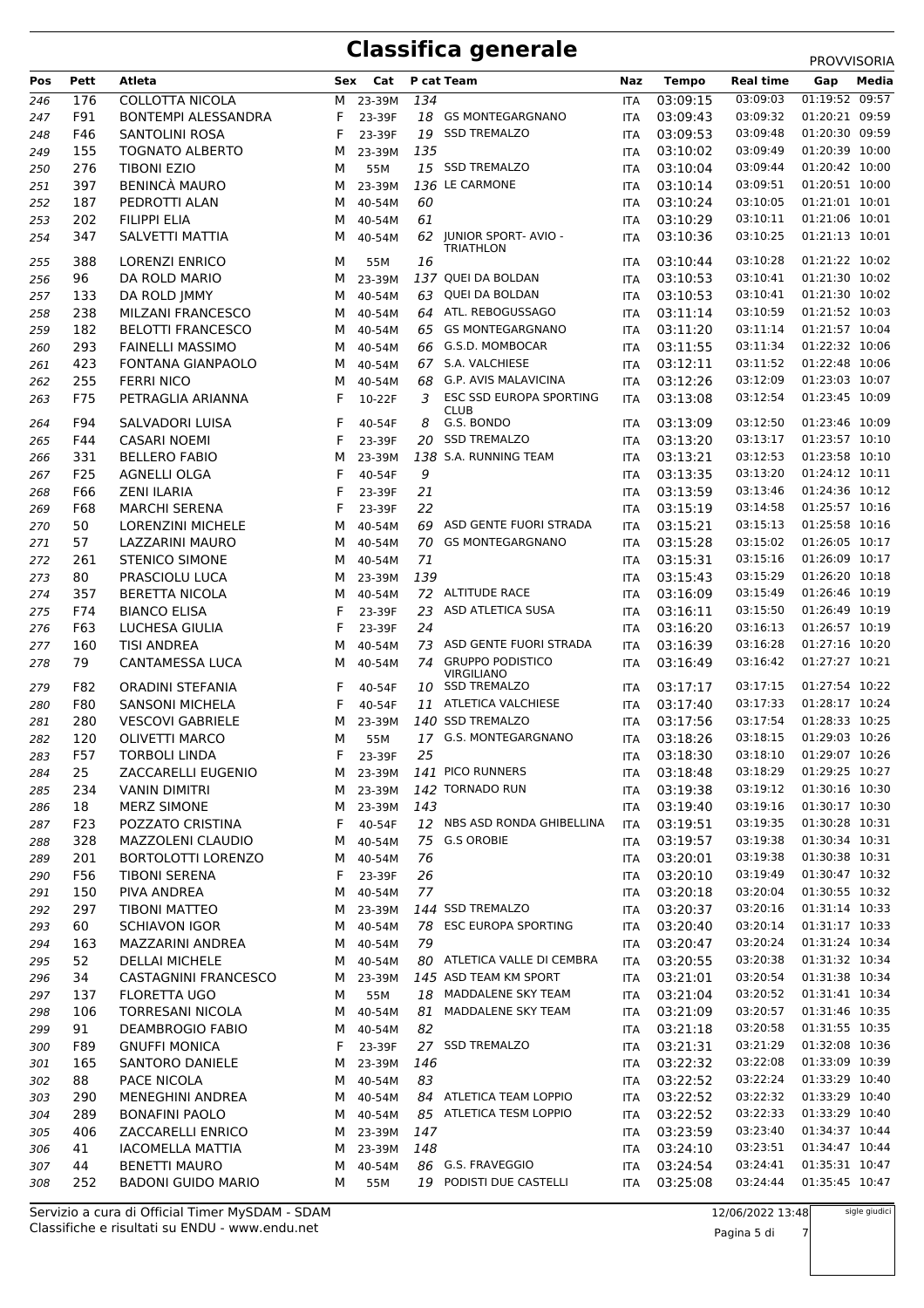## **Classifica generale** PROVISORIA

|     |      |                            |     |        |     |                                     |            |              |                  | <b>PROVVISORIA</b> |
|-----|------|----------------------------|-----|--------|-----|-------------------------------------|------------|--------------|------------------|--------------------|
| Pos | Pett | Atleta                     | Sex | Cat    |     | P cat Team                          | Naz        | <b>Tempo</b> | <b>Real time</b> | Media<br>Gap       |
| 309 | F19  | <b>GNUFFI TEA</b>          | F   | 40-54F | 13  |                                     | ITA        | 03:25:08     | 03:24:53         | 01:35:46 10:47     |
| 310 | F98  | <b>CHAARI ERIKA</b>        | F   | 55F    | 2   | LANDAU RUNNING COMPANY              | GER        | 03:25:19     | 03:25:03         | 01:35:56 10:48     |
| 311 | F29  | <b>BIANCHI NICOL</b>       | F   | 23-39F | 28  | ASD GENTE FUORI STRADA              | <b>ITA</b> | 03:25:38     | 03:25:30         | 01:36:16 10:49     |
| 312 | 361  | ZANELLA MASSIMO            | м   | 40-54M |     | 87 ATLETICA VALLI DI NON E SOLE ITA |            | 03:25:43     | 03:25:21         | 01:36:21 10:49     |
| 313 | 262  | <b>TRENTINI MATTEO</b>     | м   | 10-22M | 13  |                                     | ITA        | 03:25:47     | 03:25:34         | 01:36:24 10:49     |
| 314 | 244  | VASSALLO ELIDIO            | м   | 23-39M |     | 149 GS ATLETICA REZZATO             | ITA        | 03:27:16     | 03:27:00         | 01:37:53 10:54     |
| 315 | 169  | <b>IORI SIMONE</b>         | м   | 40-54M | 88  |                                     | <b>ITA</b> | 03:27:53     | 03:27:38         | 01:38:30 10:56     |
| 316 | 53   | PELLIZZARI MARZIO          | м   | 40-54M | 89  | SPORT ACTIVE ASD                    | ITA        | 03:28:23     | 03:28:06         | 01:39:00 10:58     |
| 317 | F10  | <b>TOLDO VERONICA</b>      | F   | 40-54F |     | 14 ASD GENTE FUORI STRADA           | <b>ITA</b> | 03:29:30     | 03:29:25         | 01:40:08 11:01     |
| 318 | 85   | <b>CASARI GIULIO</b>       | м   | 23-39M | 150 |                                     | ITA        | 03:29:32     | 03:29:15         | 01:40:09 11:01     |
| 319 | 369  | <b>BRESOLIN MASSIMO</b>    | м   | 40-54M |     | 90 RUNCARD                          | ITA        | 03:29:36     | 03:29:21         | 01:40:13 11:01     |
| 320 | 61   | <b>SCALVINI DANIELE</b>    | м   | 23-39M |     | 151 SSD BAGOLINO                    | ITA        | 03:29:38     | 03:29:24         | 01:40:15 11:01     |
| 321 | F13  | <b>BARICHELLO DEBORA</b>   | F   | 23-39F |     | 29 G.P. AVIS POL. MALAVICINA        | ITA        | 03:29:41     | 03:29:20         | 01:40:18 11:02     |
| 322 | 188  | <b>TOMMASINI QUINTO</b>    | м   | 55M    | 20  | <b>GARDASPORTEVENTIUS</b>           | ITA        | 03:30:14     | 03:29:46         | 01:40:51 11:03     |
| 323 | 17   | <b>TOLLER GIORGIO</b>      | м   | 23-39M |     | 152 LEVAR&RENDER                    | ITA        | 03:31:03     | 03:30:44         | 01:41:41 11:06     |
| 324 | F95  | <b>VALENTI SABRINA</b>     | F   | 40-54F | 15  | <b>BRENTA TEAM</b>                  | ITA        | 03:31:09     | 03:30:50         | 01:41:46 11:06     |
| 325 | F34  | <b>BOMBARDA ALICE</b>      | F   | 40-54F | 16  | <b>GARDA TRENTINO TRAIL ASD</b>     | <b>ITA</b> | 03:31:09     | 03:30:48         | 01:41:46 11:06     |
| 326 | 339  | ROSSI ALESSIO              | м   | 23-39M |     | 153 ATLETICA ROTALIANA              | ITA        | 03:31:23     | 03:31:06         | 01:42:00 11:07     |
| 327 | 36   | <b>TRAINOTTI ERIK</b>      | м   | 40-54M |     | 91 GENTE FUORI STRADA               | ITA        | 03:31:26     | 03:31:15         | 01:42:03 11:07     |
| 328 | 217  | <b>LONGARI MIRCO</b>       | м   | 55M    | 21  | ATLETICA IMOLA                      | <b>ITA</b> | 03:33:06     | 03:32:54         | 01:43:43 11:12     |
| 329 | 345  | <b>BOSIO MICHELE</b>       | М   | 40-54M | 92  | <b>RUNCARD</b>                      | ITA        | 03:33:32     | 03:33:18         | 01:44:09 11:14     |
| 330 | 386  | <b>BALDESSARINI PAOLO</b>  | м   | 55M    | 22  | ASD GENTE FUORI STRADA              | ITA        | 03:33:54     | 03:33:43         | 01:44:31 11:15     |
| 331 | 313  | ROTA STEFANO               | м   | 40-54M | 93  |                                     | <b>ITA</b> | 03:34:12     | 03:34:00         | 01:44:50 11:16     |
| 332 | F17  | MOSCARDELLI CLAUDIA        | F   | 23-39F | 30  | ASD GENTE FUORI STRADA              | ITA        | 03:34:16     | 03:34:07         | 01:44:53 11:16     |
| 333 | 223  | <b>ZANONI EDO</b>          | м   | 55M    | 23  |                                     | ITA        | 03:34:18     | 03:33:49         | 01:44:55 11:16     |
| 334 | 399  | <b>MATTEVI ELMAR</b>       | м   | 40-54M | 94  |                                     | <b>ITA</b> | 03:34:20     | 03:34:06         | 01:44:57 11:16     |
|     | 111  | <b>BELLOTTI LORENZO</b>    | м   | 23-39M | 154 |                                     | ITA        | 03:34:25     | 03:33:56         | 01:45:02 11:17     |
| 335 | 327  | <b>CAPPONI SIMONE</b>      | м   |        | 155 |                                     |            | 03:34:30     | 03:34:15         | 01:45:07 11:17     |
| 336 | F37  | PINCELLA BARBARA           | F   | 23-39M |     | 17 G.P. AVIS MALAVICINA             | ITA        | 03:34:30     | 03:34:13         | 01:45:07 11:17     |
| 337 |      |                            |     | 40-54F |     |                                     | <b>ITA</b> |              | 03:34:16         | 01:45:13 11:17     |
| 338 | 418  | <b>GUALDI WALTER</b>       | М   | 40-54M |     | 95 S.A. VALCHIESE                   | ITA        | 03:34:36     |                  |                    |
| 339 | 151  | DALL'OSTO GIULIO           | м   | 23-39M | 156 |                                     | ITA        | 03:35:12     | 03:35:08         | 01:45:49 11:19     |
| 340 | 39   | <b>CANDEAGO PATRICK</b>    | м   | 23-39M |     | 157 QUEI DA BOLDAN                  | <b>ITA</b> | 03:35:15     | 03:35:01         | 01:45:52 11:19     |
| 341 | 180  | <b>LANDI DEVID</b>         | м   | 40-54M |     | 96 USD BRONZOLO                     | <b>ITA</b> | 03:35:17     | 03:34:52         | 01:45:54 11:19     |
| 342 | 421  | MARTINEZ CARRERA JORGE     | м   | 23-39M |     | 158 NINGUNA                         | <b>PER</b> | 03:35:33     | 03:35:08         | 01:46:10 11:20     |
| 343 | 319  | <b>TASIN ROBERTO</b>       | м   | 40-54M |     | 97 CAV                              | ITA        | 03:35:41     | 03:35:16         | 01:46:18 11:21     |
| 344 | 254  | REOLON PAOLO               | М   | 55M    | 24  | SPIRITOLIMPICO                      | ITA        | 03:36:55     | 03:36:42         | 01:47:32 11:24     |
| 345 | 309  | <b>MORFEO LEONARDO</b>     | м   | 55M    | 25  | ATLETICA CORRIFERRARA               | ITA        | 03:37:30     | 03:37:10         | 01:48:07 11:26     |
| 346 | 171  | <b>GREGGIO ANDREA</b>      | м   | 40-54M | 98  | <b>STRAVERONA</b>                   | <b>ITA</b> | 03:37:32     | 03:37:21         | 01:48:09 11:26     |
| 347 | F38  | <b>ZANTOMIO SILVIA</b>     | F   | 23-39F |     | 31 G.P. AVIS MALAVICINA             | <b>ITA</b> | 03:37:43     | 03:37:25         | 01:48:20 11:27     |
| 348 | 415  | <b>BARBIERI EMANUELE</b>   | M   | 23-39M |     | 159 PADILE RUNNING TEAM             | ITA        | 03:38:49     | 03:38:40         | 01:49:26 11:30     |
| 349 | 396  | SIMONI RICCARDO            | м   | 55M    | 26  |                                     | ITA        | 03:39:06     | 03:38:47         | 01:49:43 11:31     |
| 350 | F30  | <b>CONCI ELEONORA</b>      | F   | 23-39F | 32  |                                     | ITA        | 03:39:10     | 03:38:48         | 01:49:47 11:32     |
| 351 | F8   | <b>BALDONI VALERIA</b>     | F   | 23-39F | 33  |                                     | ITA        | 03:39:47     | 03:39:24         | 01:50:24 11:34     |
| 352 | 205  | PELLEGRINI LUCA            | м   | 40-54M | 99  | CAV                                 | ITA        | 03:40:05     | 03:39:39         | 01:50:42 11:34     |
| 353 | F84  | SANTOLINI ERICA            | F   | 23-39F |     | 34 SSD TREMALZO                     | ITA        | 03:40:38     | 03:40:35         | 01:51:15 11:36     |
| 354 | 311  | <b>SCAGLIA JAN</b>         | М   | 55M    |     | 27 CREMONA SPORTIVA ATLETICA ITA    |            | 03:41:09     | 03:40:51         | 01:51:46 11:38     |
| 355 | F78  | <b>BASSO CINZIA</b>        | F   | 40-54F |     | ARVE<br>18 TEAM LA FOGADA           | <b>ITA</b> | 03:41:11     | 03:41:01         | 01:51:48 11:38     |
| 356 | 156  | ZAPPAROLI MATTEO           | м   | 40-54M | 100 |                                     | ITA        | 03:41:23     | 03:41:12         | 01:52:00 11:39     |
|     | 295  | <b>CAMPANA STEFANO</b>     |     | 40-54M |     | 101 VICENZA RUNNERS                 |            | 03:41:44     | 03:41:33         | 01:52:21 11:40     |
| 357 | 225  | <b>MADELLA MILO</b>        | м   | 10-22M | 14  |                                     | ITA        | 03:42:18     | 03:42:06         | 01:52:56 11:41     |
| 358 | 314  | <b>TRENTINI PAOLO</b>      | м   | 40-54M |     | 102 MARATHON CLUB TRENTO            | ITA        | 03:42:29     | 03:42:13         | 01:53:07 11:42     |
| 359 | 92   |                            | м   |        |     | 160 TEAM OTC                        | ITA        |              | 03:43:11         | 01:53:57 11:45     |
| 360 |      | <b>FAVARO FEDERICO</b>     | м   | 23-39M |     |                                     | <b>ITA</b> | 03:43:20     |                  |                    |
| 361 | 207  | <b>ZANONI PAOLO</b>        | М   | 55M    | 28  |                                     | ITA        | 03:43:57     | 03:43:33         | 01:54:34 11:47     |
| 362 | 427  | <b>BRIGA' EMILIANO</b>     | м   | 40-54M |     | 103 SSD TREMALZO                    | ITA        | 03:44:31     | 03:44:09         | 01:55:08 11:48     |
| 363 | F27  | <b>FILIPPI LUCIA</b>       | F   | 23-39F | 35  |                                     | ITA        | 03:44:40     | 03:44:20         | 01:55:17 11:49     |
| 364 | 263  | ZANETTI SERGIO             | м   | 23-39M |     | 161 SSD BAGOLINO                    | ITA        | 03:45:14     | 03:45:00         | 01:55:51 11:51     |
| 365 | 332  | <b>SARTORI MIRCO</b>       | м   | 23-39M |     | 162 S.A. RUNNING TEAM               | ITA        | 03:45:53     | 03:45:26         | 01:56:30 11:53     |
| 366 | 140  | FERRARI GRAZIANO           | м   | 40-54M |     | 104 MADDALENE SKY TEAM              | ITA        | 03:46:14     | 03:46:01         | 01:56:51 11:54     |
| 367 | 94   | <b>VENDER PAOLO</b>        | м   | 23-39M |     | 163 MADDALENE SKY TEAM              | ITA        | 03:46:48     | 03:46:39         | 01:57:25 11:56     |
| 368 | 74   | DELL'AGLIO MICHELE         | м   | 40-54M |     | 105 ATLETICA BRESCIA MARATHON       | ITA        | 03:47:58     | 03:47:53         | 01:58:35 11:59     |
| 369 | 49   | CIGALOTTI PAOLO            | М   | 55M    |     | 29 SSD TREMALZO                     | <b>ITA</b> | 03:48:07     | 03:48:04         | 01:58:44 12:00     |
| 370 | 197  | <b>CRISTINI ALBERTO</b>    | м   | 40-54M | 106 |                                     | ITA        | 03:48:24     | 03:47:59         | 01:59:01 12:01     |
| 371 | F28  | PACH MONIKA KATARZYNA      | F   | 23-39F | 36  |                                     | <b>POL</b> | 03:49:00     | 03:48:33         | 01:59:37 12:03     |
| 372 | F22  | <b>VALENTINI NICOLETTA</b> | F   | 55F    |     | 3 ATL VALLI DI NON E SOLE           | ITA        | 03:49:00     | 03:48:34         | 01:59:37 12:03     |

Classifiche e risultati su ENDU - www.endu.net Servizio a cura di Official Timer MySDAM - SDAM 12/06/2022 13:48

sigle giudici

Pagina 6 di 7